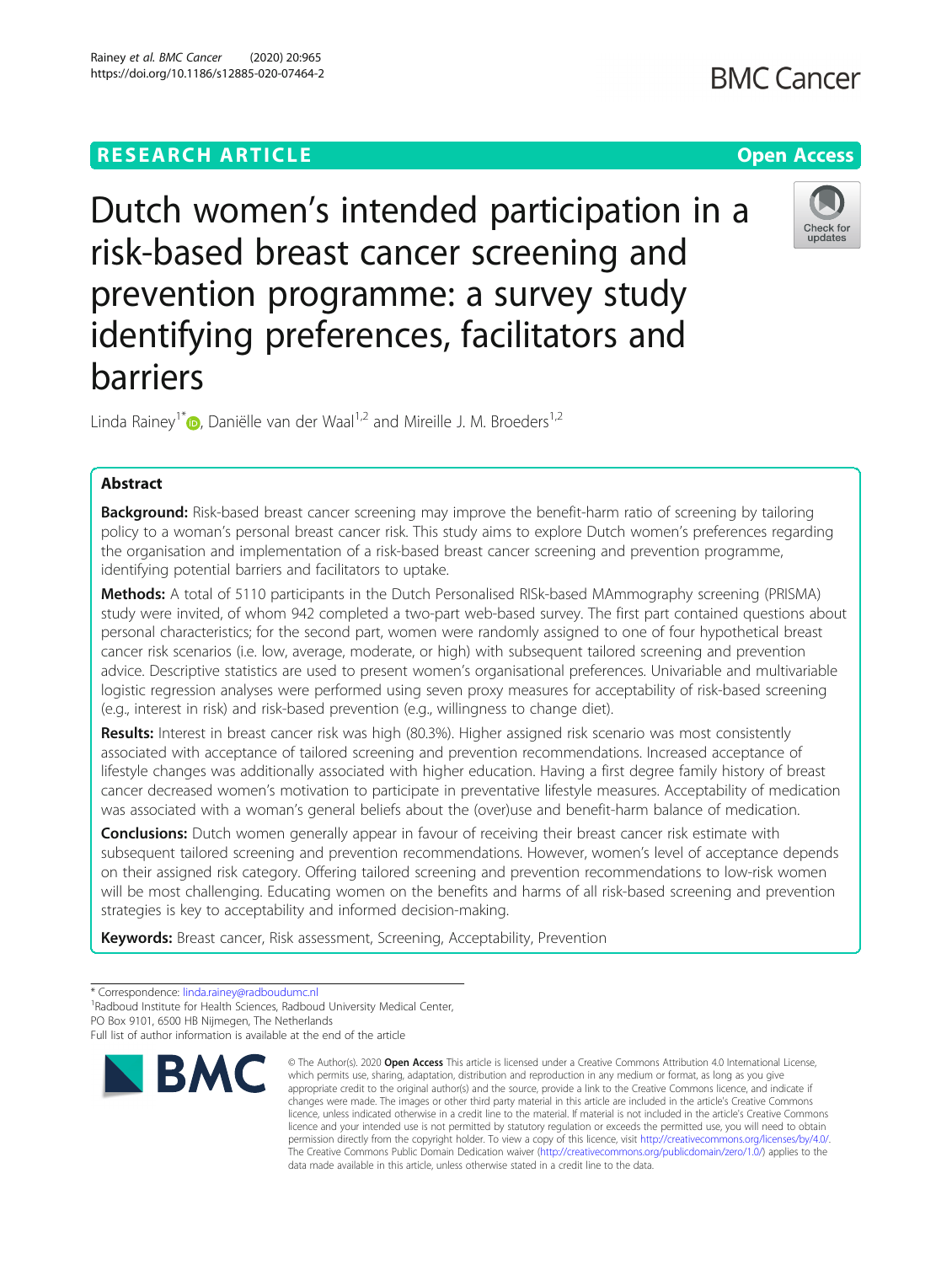# Background

Risk-based breast cancer screening may improve the benefit-harm ratio of screening by tailoring policy to a woman's personal breast cancer risk [[1](#page-12-0), [2\]](#page-12-0). This could, for example, entail less intensive screening for women at lower risk and more intensive screening for women at higher risk, e.g., offering higher risk women supplemental screening with different modalities, such as MRI or ultrasound. Subsequent risk-tailored screening policy could also potentially correspond more closely to a woman's individual preferences. Informing women about their breast cancer risk also provides opportunities to educate them on breast cancer prevention [[3\]](#page-12-0), providing tailored advice on healthy lifestyle behaviours and riskreducing medication.

Assessing the breast cancer risk of a population sample of women eligible for screening has been shown to be feasible using a modified version of the Tyrer-Cuzick breast cancer risk prediction model, including information on breast density and genetics [\[4\]](#page-12-0). Moreover, women in the United Kingdom have expressed high interest in knowing their breast cancer risk [[5,](#page-12-0) [6](#page-12-0)]. It is unclear whether Dutch women are equally open to having their breast cancer risk assessed and participating in tailored screening strategies based on this personal breast cancer risk. Women in the Netherlands receive an invitation for a screening mammogram every 2 years between the ages of 50–75 years. The Personalised RISkbased MAmmography screening (PRISMA) study is a large prospective cohort study which is currently being performed in the setting of the Dutch national screening programme. The aim of the PRISMA study is to update and validate an existing breast cancer risk prediction model to guide screening policy in the Netherlands by collecting extensive information on breast cancer risk factors. Although the optimal risk-based screening strategies have not yet been established, certain scenarios may include less frequent screening of low-risk women for a shorter number of years, whereas high-risk women could receive more frequent and prolonged screening, potentially with supplemental imaging techniques. Reduced screening intensity in particular may be less acceptable in the setting of an established screening programme [[7\]](#page-12-0). Women in the Netherlands have been informed that the benefits of biennial mammography screening outweigh the harms and any changes might be met with scepticism.

A first qualitative exploration of the acceptability of risk-based breast cancer screening and prevention among a small group of women eligible for screening in the Netherlands, the United Kingdom, and Sweden confirmed the controversial nature of reduced screening intensity [\[8](#page-12-0)]. Women also expressed reluctance about participating in preventative practices to decrease their breast cancer risk. It is important that these concerns are studied further in a larger group of women, since they may affect potential future implementation of the programme. Additionally, by exploring women's preferences regarding the organisation of risk-based screening and prevention, we ensure that it optimally reflects women's needs, facilitating potential uptake in the future. Therefore, the present survey study aims to explore eligible Dutch women's perceptions and preferences regarding the organisation and implementation of a riskbased breast cancer screening and prevention programme. Moreover, we aim to explore whether any of women's personal characteristics are associated with acceptability of different risk-based screening and prevention approaches. This will enable us to further identify any potential barriers and facilitators to uptake.

# **Methods**

# **Design**

Cross-sectional data were collected between June and October 2018 in the Netherlands using a web-based survey which was designed using qualitative focus group data [[8](#page-12-0)]. Ethics approval was acquired from the regional ethics committee CMO Arnhem-Nijmegen (2015–1773). Informed consent was obtained online prior to the start of the survey.

# **Participants**

Women were selected from the participant database of the PRISMA study. PRISMA participants who met the Dutch screening eligibility criteria at the time of the survey study, i.e. aged 50–75 years and without a breast cancer diagnosis, and who consented to being approached for follow-up studies were invited to take part in this survey study. All participants were unaware of their breast cancer risk at time of participation in the survey study. We invited 5110 women in the Netherlands from three screening regions covering the North, East, and South-West of the country by sending an e-mail containing the survey's participant information sheet. Women received a second email with a link to the online survey after they professed interest in participating via telephone or email.

# Procedure

The survey took 20–30 min to complete and contained two parts. In the first part, all participants answered questions about different aspects of their lives, e.g., demographics, family history, and general health. For the second part, we used a computer-generated randomisation scheme to randomly assign participants to one of four hypothetical breast cancer risk scenarios, i.e., low, average, moderate, or high, with subsequent screening and prevention recommendations (Fig. [1](#page-2-0)). Each scenario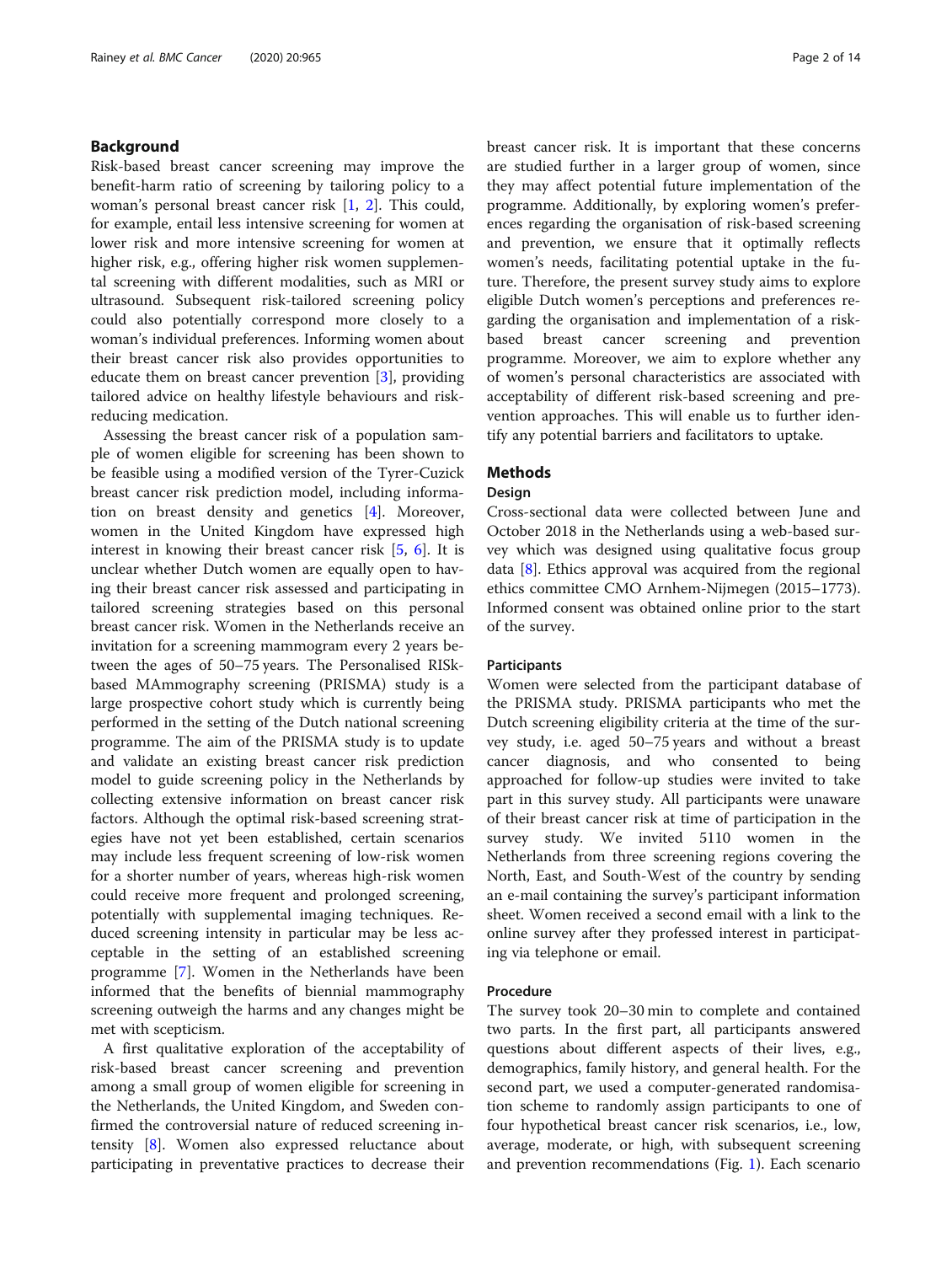contained a tailored screening interval, i.e. 4 years for low risk, 2 years for average and moderate risk, and 1 year for the high risk scenario. To explore acceptability, women were asked to indicate perceived need for (1) supplemental mammography screening outside of the national screening programme and (2) increased breast self-examination based on this personalised screening interval. Women who completed the low or high risk scenarios were additionally asked to indicate their preferred screening interval and starting age. All four risk scenarios provided women with the option of improving their diet, exercise and alcohol consumption habits to decrease their hypothetical breast cancer risk. The moderate and high risk scenarios also provided women with the option of taking oral tamoxifen for 5 years to reduce their hypothetical risk. A copy of the survey is available upon request.

### Measures

# Outcome variables

Acceptability of risk-based screening was assessed using three proxy measures. These measures are based on results from a previous focus group study [\[8](#page-12-0)] which indicated that women who were accepting of risk-based screening and prevention showed (1) interest in knowing their breast cancer risk (yes vs. no or do not know), (2)

had a low perceived need for supplemental mammography screening outside of the national screening programme (yes vs. no or do not know), and (3) a low perceived need for breast self-examination (yes vs. no or do not know). Acceptability of risk-based prevention was assessed using four proxy measures: willingness to change diet (yes vs. no or do not know), become more physically active (yes vs. no or do not know), limit alcohol intake (yes vs. no or do not know), and willingness to consider risk-reducing medication for the hypothetical moderate and high risk groups (yes vs. no or do not know).

# **Determinants**

Sociodemographic variables Data on participants' age (continuous), educational attainment (lower education, higher secondary education, higher vocational education including university), marital status (living together versus alone), and body mass index (BMI in  $\text{kg/m}^2$ , continuous) were acquired.

Medical history We included information on women's medical history, i.e. family history of breast cancer (yes/ no), personal history of benign breast disease (yes/no), diagnosed with one of the following medical conditions: cardiovascular disease, stroke, high blood pressure,

<span id="page-2-0"></span>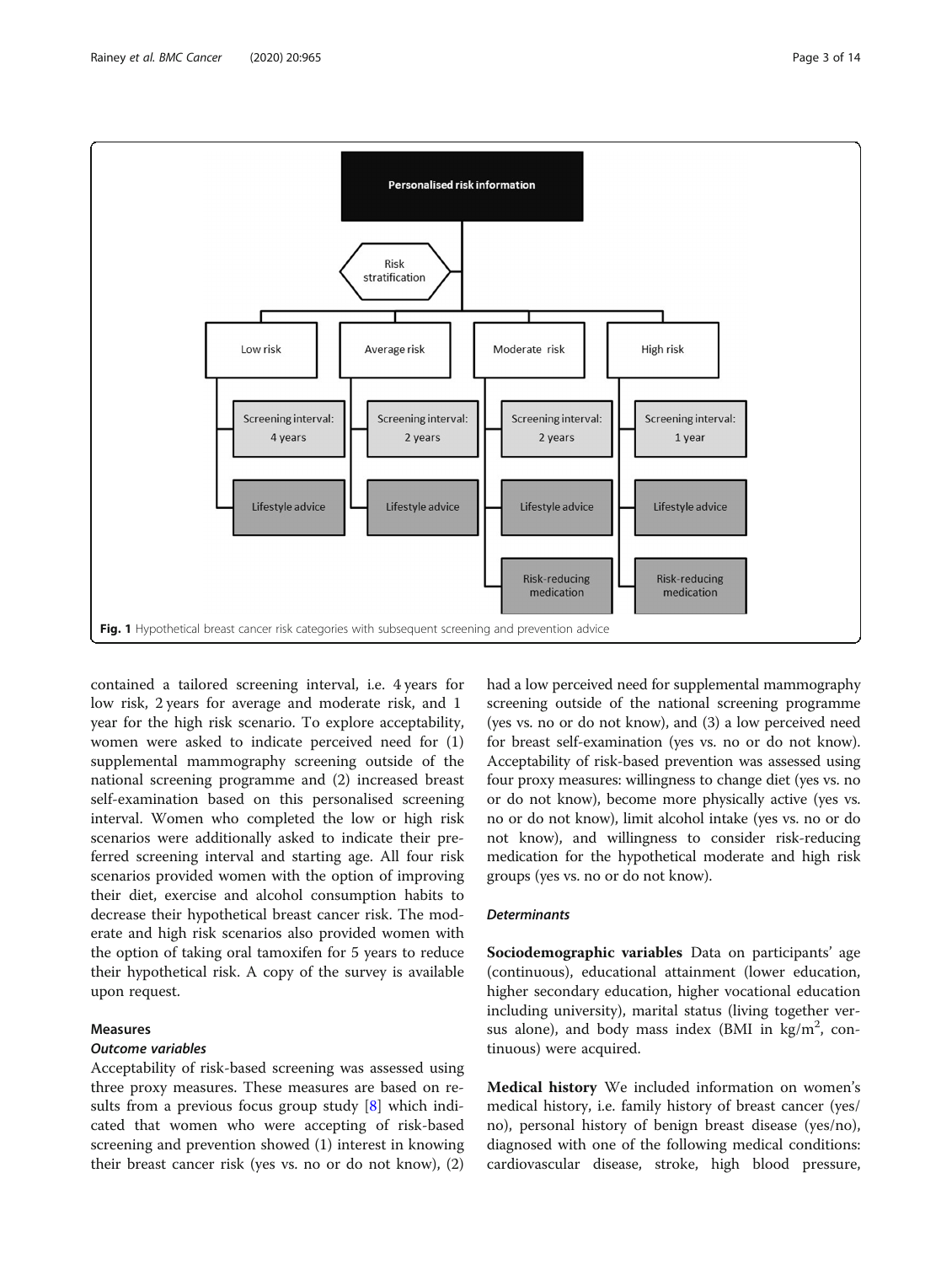asthma, chronic bronchitis, COPD, diabetes, ulcer, kidney disease, liver disease, anaemia, thyroid disease, depression, arthritis, and backache  $\langle \langle 2 \rangle \rangle$  2 to indicate comorbidity), and current medication use for one or more of these conditions (yes/no).

General health General health on the day of participation was measured with the general EuroQol visual analogue scale (EQ VAS) [\[9](#page-12-0)]. It records self-rated health on a vertical scale ranging from 0 (worst imaginable health state) to 100 (best imaginable health state). It was included in analyses as a continuous measure.

Health anxiety Health anxiety was measured with the validated 14-item Short Health Anxiety Inventory [[10](#page-12-0), [11\]](#page-12-0). Each item contains four statements. Participants are asked to choose the statement that best describes their feelings from the past 6 months on a scale from 0 (low health anxiety) to 3 (high health anxiety). A total sum score was calculated which was used as a continuous measure in analyses.

Health locus of control Health locus of control refers to a person's beliefs or expectations about which persons or other factors determine their health [\[12](#page-12-0)]. It was measured with the widely-used and validated 18-item Multidimensional Health Locus of Control Scales [[12,](#page-12-0) [13](#page-12-0)]. There are three scales of each six items assessing an internal locus of control, a powerful others locus of control, and a chance locus of control. Answers are provided on a 6-point Likert scale ranging from strongly disagree (1) to strongly agree (6). For each scale, a total score can be calculated by summing the items. For analyses we used the highest scale score for each participant to indicate their main locus of control, resulting in a variable with four categories, i.e. 1 'mostly internal', 2 'mostly powerful others, e.g., physicians', 3 'mostly chance', and 4 'no clear preference'.

Life events Life events experienced in the past year were measured using an abbreviated version of the validated Holmes-Rahe Stress Inventory [[14\]](#page-12-0). Based on our previously described focus group results [\[8](#page-12-0)], we included 10 life events that were considered relevant to the potential adoption of risk-based breast cancer screening and prevention. For analyses, we used a cut-off score of  $\langle 2 \rangle$ and  $\geq 2$  life events in the past year to enable meaningful group analysis.

Beliefs about medicines General beliefs about medicines were measured with the validated 8-item Beliefs About Medicines Questionnaire [[15\]](#page-12-0). It comprises two 4-item scales: the first scale assesses the belief that medicines are harmful, addictive, poisonous and should not be taken continuously; the second scale assesses the belief that medicines are overused by physicians. Answers are scored on a 5-point Likert scale ranging from 1 (strongly disagree) to 5 (strongly agree). Higher scores indicate a stronger belief. A sum score was calculated for both subscales and used continuously in analyses.

Perceived breast cancer risk Perceived breast cancer risk was assessed using the item 'How do you perceive your own risk of developing breast cancer in comparison with a woman of your age?', with five response options: low, below average, average, above average, and high. For analyses we distinguished between below average (low and below average), average, and above average (above average and high) due to limited subgroup sample sizes.

### Statistical analyses

Descriptive statistics were presented to establish women's general characteristics and preferences regarding risk-based screening and prevention. Women's characteristics and preferences were further stratified by hypothetical risk scenario (i.e. low, average, moderate, and high). Next, we performed exploratory univariable and multivariable regression analyses to assess associations between the determinants and the seven outcome measures which function as proxies for women's acceptability of risk-based screening and prevention. The selected associations that were explored were based on literature and our previous focus group study [\[8\]](#page-12-0). In the multivariable analyses, all associations were corrected for potential confounders. Analyses were performed with IBM SPSS version 22 (Armonk, NY: IBM Corp).

# Results

# Participant characteristics

A total of 942 women completed the survey. (response rate 18.4%). At the start of the survey women were randomly assigned to either the hypothetical low risk  $(n =$ 236), average risk ( $n = 228$ ), moderate risk ( $n = 239$ ), or high risk scenario ( $n = 239$ ). Table [1](#page-4-0) provides an overview of the general characteristics of all participants and stratified by risk scenario. Women's characteristics do not differ based on hypothetical risk. Women were on average 59 years of age  $(SD = 6.3)$ , moderately  $(27.9%)$  to highly (45.2%) educated and living with a partner (77.3%). Although, on average, women rated their health positively with a score of  $82.1$  (SD = 14.2), 45% had 2 or more medically diagnosed conditions and 41.5% was taking medication at time of participation. Over one-fifth (21.7%) of the participants had a first-degree relative with breast cancer. Most women estimated their personal breast cancer risk to be lower than average (39.8%) to average (53.8%). Women generally had either an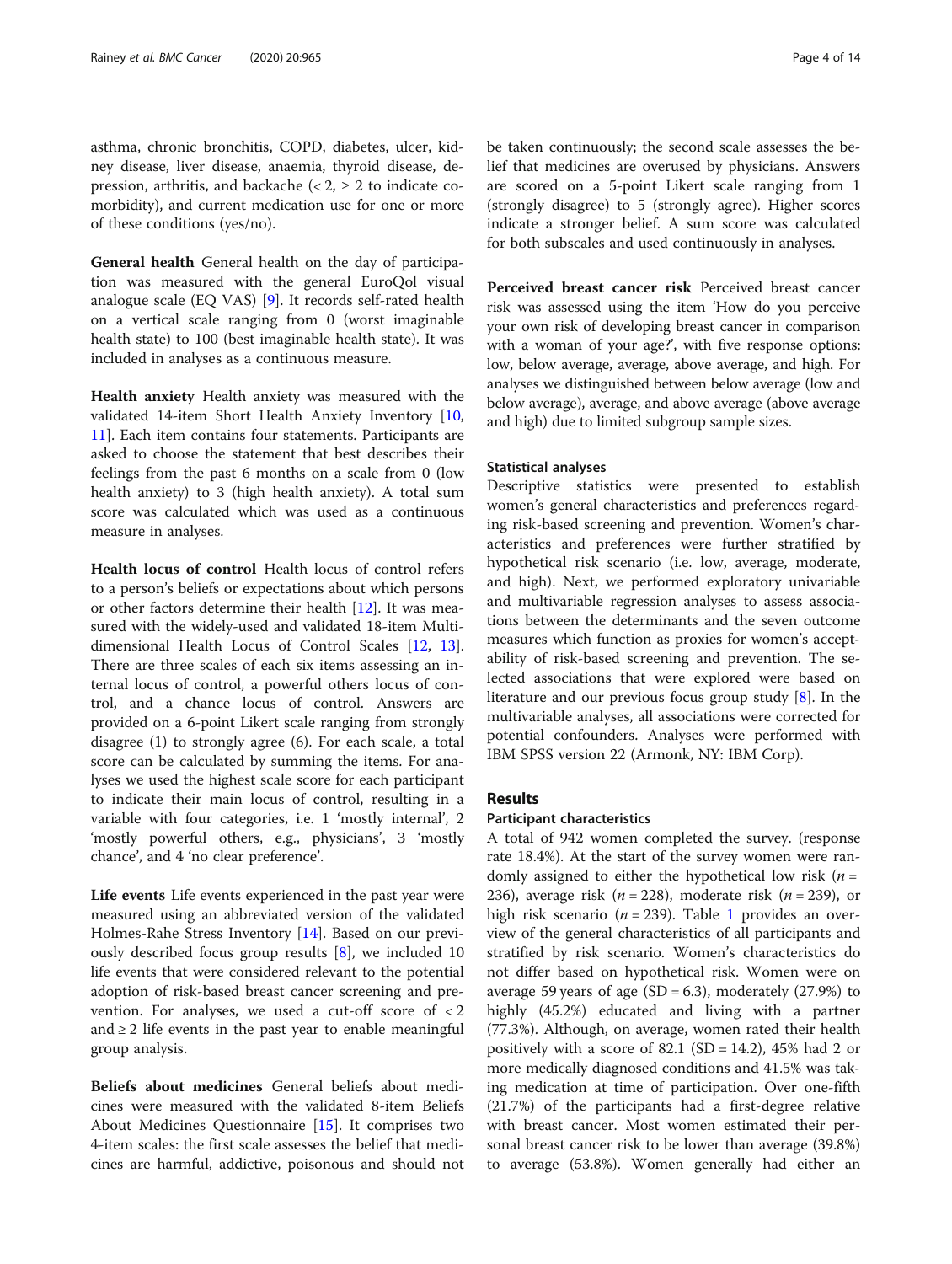# <span id="page-4-0"></span>**Table 1** General characteristics of the participants ( $n = 942$ )

|                                                              | All women<br>$N = 942$ |        | Low risk<br>$N = 236$ |        | Average risk<br>$N = 228$ |        | Moderate risk<br>$N = 239$ |        | High risk<br>$N = 239$ |        |
|--------------------------------------------------------------|------------------------|--------|-----------------------|--------|---------------------------|--------|----------------------------|--------|------------------------|--------|
| Age (years), mean (SD)                                       | 59.0                   | (6.3)  | 58.7                  | (6.3)  | 58.6                      | (6.5)  | 58.9                       | (5.9)  | 59.8                   | (6.3)  |
| Education level, n (%)                                       |                        |        |                       |        |                           |        |                            |        |                        |        |
| Lower education                                              | 249                    | (26.4) | 65                    | (27.6) | 58                        | (25.4) | 63                         | (26.4) | 63                     | (26.4) |
| Higher secondary education                                   | 372                    | (39.5) | 82                    | (34.7) | 97                        | (42.5) | 96                         | (40.2) | 97                     | (40.6) |
| Higher vocational qualification                              | 321                    | (34.1) | 89                    | (37.7) | 73                        | (32.1) | 80                         | (33.4) | 79                     | (33.0) |
| Marital status, n living with partner (%)                    | 729                    | (77.3) | 187                   | (79.2) | 180                       | (78.9) | 188                        | (78.7) | 174                    | (72.8) |
| First-degree family history breast cancer, n yes (%)         | 204                    | (21.7) | 47                    | (19.9) | 52                        | (22.8) | 47                         | (19.7) | 58                     | (24.3) |
| Body mass index (kg/m <sup>2</sup> ), mean (SD) <sup>a</sup> | 26.3                   | (4.8)  | 26.5                  | (4.9)  | 26.1                      | (4.6)  | 26.6                       | (5.5)  | 26.0                   | (4.1)  |
| Medical condition, $n \geq 2$ diagnosed (%) <sup>b</sup>     | 424                    | (45.0) | 119                   | (50.4) | 96                        | (42.1) | 103                        | (43.1) | 106                    | (44.4) |
| Current medication use, n yes (%)                            | 391                    | (41.5) | 109                   | (46.2) | 85                        | (37.3) | 91                         | (38.1) | 106                    | (44.4) |
| Current MHT <sup>c</sup> use, n yes (%)                      | 33                     | (3.5)  | 9                     | (3.8)  | 5                         | (2.2)  | 12                         | (5.0)  | 7                      | (3.0)  |
| Benign breast disease, n yes (%)                             | 272                    | (28.9) | 79                    | (33.5) | 64                        | (28.1) | 68                         | (28.5) | 61                     | (25.5) |
| Perceived breast cancer risk (%)                             |                        |        |                       |        |                           |        |                            |        |                        |        |
| Low                                                          | 182                    | (19.3) | 48                    | (20.3) | 44                        | (19.3) | 47                         | (19.7) | 43                     | (18.0) |
| Below average                                                | 186                    | (19.7) | 45                    | (19.1) | 49                        | (21.5) | 40                         | (16.7) | 52                     | (21.8) |
| Average                                                      | 498                    | (52.9) | 126                   | (53.4) | 121                       | (53.1) | 130                        | (54.4) | 121                    | (50.6) |
| Moderate                                                     | 54                     | (5.7)  | 10                    | (4.2)  | 10                        | (4.4)  | 16                         | (6.7)  | 18                     | (7.5)  |
| High                                                         | 5                      | (0.5)  | $\overline{2}$        | (0.8)  | $\mathbf{1}$              | (0.4)  | $\mathbf{1}$               | (0.4)  | $\mathbf{1}$           | (0.4)  |
| Missing value                                                | 17                     | (1.8)  | 5                     | (2.1)  | 3                         | (1.3)  | 5                          | (2.1)  | $\overline{4}$         | (1.7)  |
| General health score, mean (SD)                              | 82.1                   | (14.2) | 81.3                  | (14.4) | 81.7                      | (15.5) | 83.8                       | (12.8) | 81.5                   | (13.9) |
| Life events, $n \geq 2$ (%) <sup>d</sup>                     | 264                    | (28.0) | 74                    | (31.4) | 64                        | (28.1) | 63                         | (26.4) | 63                     | (26.4) |
| $HLOCe$ , n (%)                                              |                        |        |                       |        |                           |        |                            |        |                        |        |
| Internal                                                     | 300                    | (31.8) | 78                    | (33.1) | 69                        | (30.3) | 73                         | (30.5) | 80                     | (33.5) |
| Physician                                                    | 67                     | (7.1)  | 11                    | (4.7)  | 11                        | (4.8)  | 27                         | (11.3) | 18                     | (7.5)  |
| Chance                                                       | 447                    | (47.5) | 115                   | (48.7) | 111                       | (48.7) | 107                        | (44.8) | 114                    | (47.7) |
| No clear preference                                          | 113                    | (12.0) | 29                    | (12.3) | 34                        | (14.9) | 27                         | (11.3) | 23                     | (9.6)  |
| Missing value                                                | 15                     | (1.6)  | $\overline{3}$        | (1.3)  | 3                         | (1.3)  | 5                          | (2.1)  | $\overline{4}$         | (1.7)  |
| Belief in medicines, mean (SD)                               |                        |        |                       |        |                           |        |                            |        |                        |        |
| Harm                                                         | 9.0                    | (2.5)  | 9.0                   | (2.5)  | 9.2                       | (26.7) | 9.0                        | (2.5)  | 9.0                    | (2.5)  |
| Overuse                                                      | 11.5                   | (3.3)  | 11.6                  | (3.3)  | 11.6                      | (3.4)  | 11.6                       | (3.3)  | 11.3                   | (3.3)  |
| Health anxiety, mean (SD)                                    | 7.7                    | (4.0)  | 7.6                   | (4.1)  | 7.7                       | (3.8)  | 7.6                        | (3.8)  | 7.8                    | (4.2)  |

<sup>a</sup>7 women with missing value (0.7%); <sup>b</sup>≥2 medical diagnosis to indicate co-morbidity; <sup>c</sup> MHT = menopausal hormone therapy; <sup>d</sup> ≥ 2 life events to enable meaningful group comparisons; e HLOC = health locus of control

internal (32.4%) health locus of control or felt that health was mostly due to chance (48.2%).

# Risk-based screening and prevention preferences

Table [2](#page-5-0) describes women's preferences regarding different aspects of a potential risk-based breast cancer screening and prevention programme. Women generally wanted to know their breast cancer risk (80.3%), whereas 10.5% of women was unsure. Most women were prepared to have a mammogram (96.2%), complete a questionnaire (95.9%), and provide a blood sample (97.6%) for the risk assessment. Although most women who

completed the low risk scenario found it acceptable to receive their risk result in a letter (86.1%), this was not the case for other risk groups, with, for example, only around 50% of high-risk women finding this acceptable. The perceived need for a risk consultation also increased with risk, with 56.7% of low-risk women expressing this need compared with 70.2%, 91.5% and 93.2% of average, moderate, and high risk women. Women generally preferred a face-to-face (69.4%) or telephone (14.5%) risk consultation from either a GP (57.2%) or an oncologist (31.1%). Few women (3.5%) were interested in videoconferencing possibilities. More than 75% of women would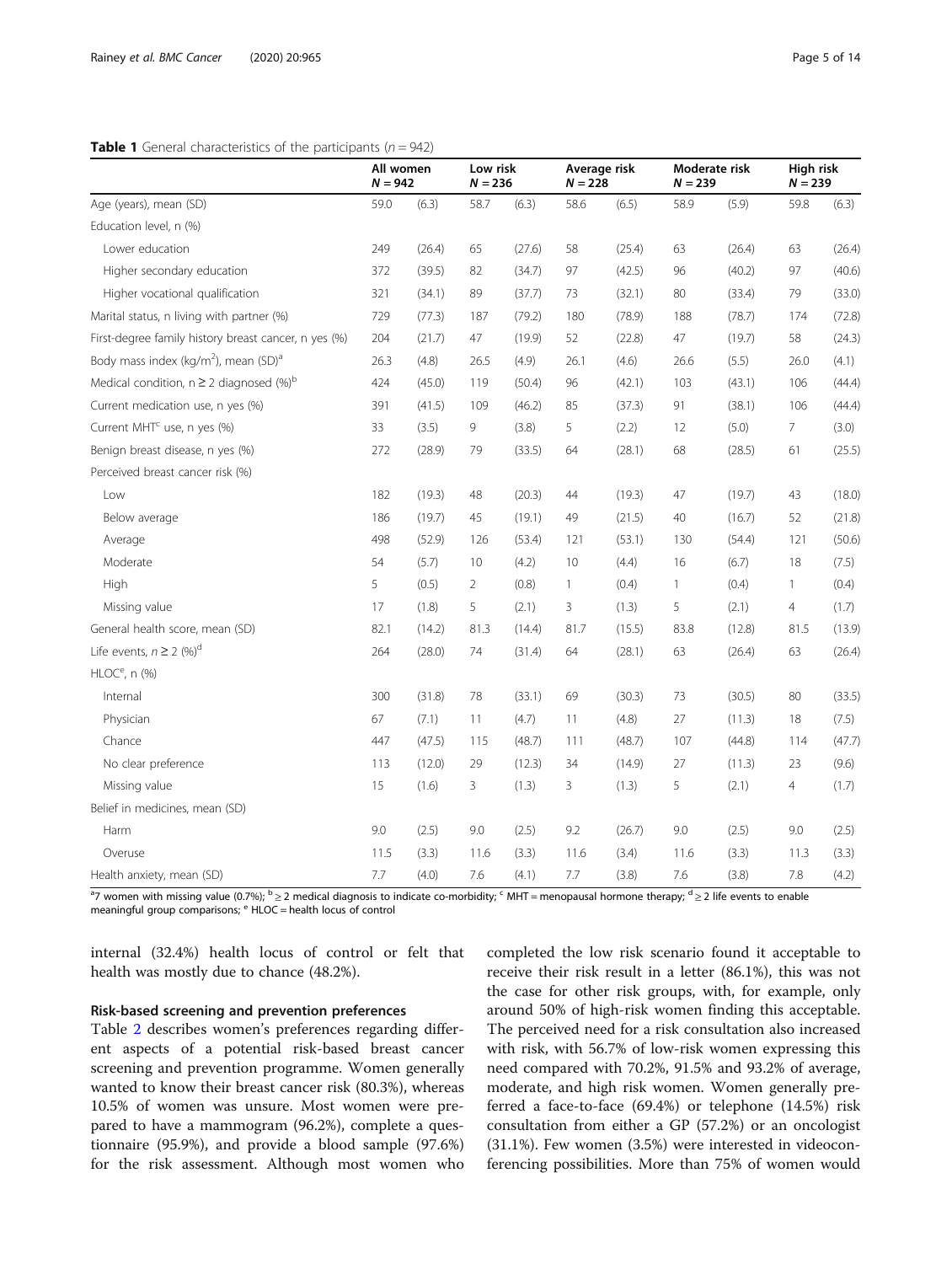# <span id="page-5-0"></span>Table 2 Women's preferences regarding risk-based screening and prevention for each hypothetical risk scenario

|                                                      | All women<br>$N = 942$ |        | Low risk<br>$N = 236$ |        | Average risk<br>$N = 228$ |        | Moderate risk<br>$N = 239$ |        | High risk<br>$N = 239$ |        |
|------------------------------------------------------|------------------------|--------|-----------------------|--------|---------------------------|--------|----------------------------|--------|------------------------|--------|
| Want to know breast cancer risk, n (%) <sup>a</sup>  |                        |        |                       |        |                           |        |                            |        |                        |        |
| Yes                                                  | 756                    | (80.3) |                       |        |                           |        |                            |        |                        |        |
| No                                                   | $70\,$                 | (7.4)  |                       |        |                           |        |                            |        |                        |        |
| Don't know                                           | 99                     | (10.5) |                       |        |                           |        |                            |        |                        |        |
| Missing value                                        | 17                     | (1.8)  |                       |        |                           |        |                            |        |                        |        |
| Willing to get mammogram, n (%)                      | 727                    | (96.2) |                       |        |                           |        |                            |        |                        |        |
| Willing to complete questionnaire, n (%)             | 725                    | (95.9) |                       |        |                           |        |                            |        |                        |        |
| Willing to provide blood sample, n (%)               | 738                    | (97.6) |                       |        |                           |        |                            |        |                        |        |
| Risk result in letter, n acceptable (%) <sup>a</sup> | 621                    | (67.1) | 199                   | (86.1) | 160                       | (70.2) | 144                        | (61.5) | 118                    | (50.2) |
| Need for consultation, n yes (%) <sup>a</sup>        | 722                    | (76.6) | 131                   | (56.7) | 158                       | (70.2) | 214                        | (91.5) | 219                    | (93.2) |
| Preferred risk counsellor, n (%) <sup>b</sup>        |                        |        |                       |        |                           |        |                            |        |                        |        |
| General practitioner                                 | 539                    | (57.2) | 91                    | (38.6) | 126                       | (55.3) | 169                        | (70.7) | 153                    | (64.0) |
| Oncologist                                           | 293                    | (31.1) | 38                    | (16.1) | 58                        | (25.4) | 94                         | (39.3) | 103                    | (43.1) |
| Nurse                                                | 93                     | (9.9)  | 21                    | (8.9)  | 24                        | (10.5) | 24                         | (10.0) | 24                     | (10.0) |
| Geneticist                                           | 77                     | (8.2)  | 14                    | (5.9)  | 10                        | (4.4)  | 29                         | (12.1) | 24                     | (10.0) |
| Radiologist                                          | 64                     | (6.8)  | 11                    | (4.7)  | 15                        | (6.6)  | 24                         | (10.0) | 14                     | (5.9)  |
| Radiographer                                         | 63                     | (6.7)  | 15                    | (6.4)  | 18                        | (7.9)  | 19                         | (7.9)  | 11                     | (4.6)  |
| Use website, n yes (%) <sup>c</sup>                  | 730                    | (79.0) | 167                   | (72.6) | 172                       | (76.4) | 203                        | (86.8) | 188                    | (80.0) |
| Supplemental screening, n yes (%) <sup>c</sup>       | 370                    | (39.3) | 63 <sup>d</sup>       | (27.4) | 89 <sup>e</sup>           | (39.6) | 117 <sup>e</sup>           | (50.0) | 101 <sup>f</sup>       | (43.0) |
| Preferred screening interval low risk                |                        |        |                       |        |                           |        |                            |        |                        |        |
| 2-year                                               |                        |        | 116                   | (50.7) |                           |        |                            |        |                        |        |
| 3-year                                               |                        |        | 30                    | (13.1) |                           |        |                            |        |                        |        |
| 4-year                                               |                        |        | 30                    | (13.1) |                           |        |                            |        |                        |        |
| 5-year                                               |                        |        | 13                    | (5.7)  |                           |        |                            |        |                        |        |
| Don't know                                           |                        |        | 18                    | (7.8)  |                           |        |                            |        |                        |        |
| Other                                                |                        |        | 22                    | (9.6)  |                           |        |                            |        |                        |        |
| Preferred screening start age low risk               |                        |        |                       |        |                           |        |                            |        |                        |        |
| 50 years                                             |                        |        | 64                    | (27.9) |                           |        |                            |        |                        |        |
| 51 years                                             |                        |        | 3                     | (1.3)  |                           |        |                            |        |                        |        |
| 52 years                                             |                        |        | 12                    | (5.2)  |                           |        |                            |        |                        |        |
| 53 years                                             |                        |        | 8                     | (3.5)  |                           |        |                            |        |                        |        |
| 54 years                                             |                        |        | $\overline{7}$        | (3.1)  |                           |        |                            |        |                        |        |
| 55 years                                             |                        |        | 37                    | (16.2) |                           |        |                            |        |                        |        |
| 56 years                                             |                        |        | 3                     | (1.3)  |                           |        |                            |        |                        |        |
| 57 years                                             |                        |        | 3                     | (1.3)  |                           |        |                            |        |                        |        |
| 58 years                                             |                        |        | 3                     | (1.3)  |                           |        |                            |        |                        |        |
| 59 years                                             |                        |        | 1                     | (0.4)  |                           |        |                            |        |                        |        |
| 60 years                                             |                        |        | 13                    | (5.7)  |                           |        |                            |        |                        |        |
| Other                                                |                        |        | 43                    | (18.8) |                           |        |                            |        |                        |        |
| Don't know                                           |                        |        | 32                    | (14.0) |                           |        |                            |        |                        |        |
| Preferred screening interval high risk               |                        |        |                       |        |                           |        |                            |        |                        |        |
| 6-month                                              |                        |        |                       |        |                           |        |                            |        | 31                     | (30.7) |
| 1-year                                               |                        |        |                       |        |                           |        |                            |        | 51                     | (50.5) |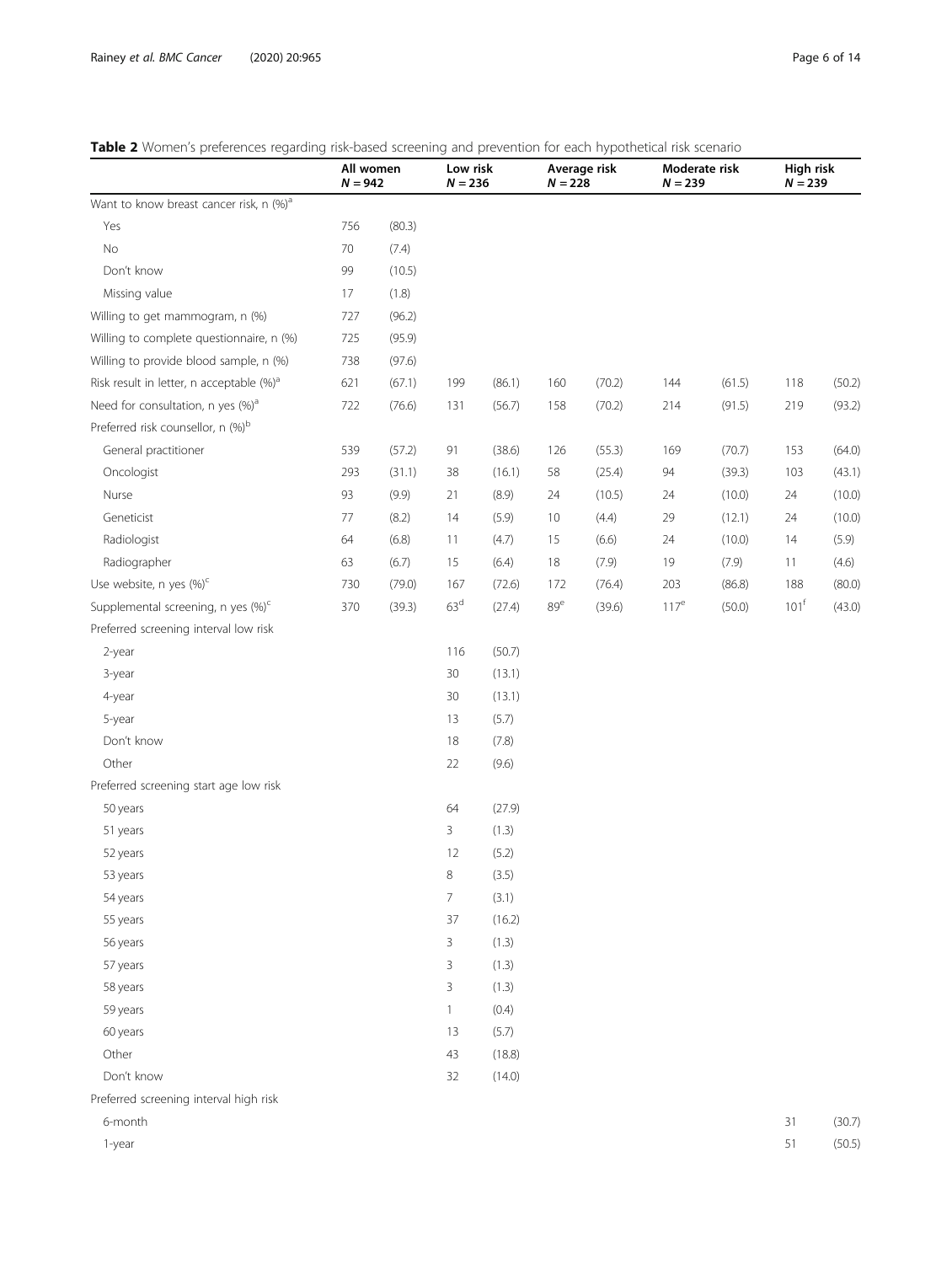|  |  |  | Table 2 Women's preferences regarding risk-based screening and prevention for each hypothetical risk scenario (Continued, |  |  |
|--|--|--|---------------------------------------------------------------------------------------------------------------------------|--|--|
|  |  |  |                                                                                                                           |  |  |

|                                                       | All women<br>$N = 942$ |        |     | Low risk<br>$N = 236$ |             | Average risk<br>$N = 228$ |                | Moderate risk<br>$N = 239$ |                | High risk<br>$N = 239$ |  |
|-------------------------------------------------------|------------------------|--------|-----|-----------------------|-------------|---------------------------|----------------|----------------------------|----------------|------------------------|--|
| 18-month                                              |                        |        |     |                       |             |                           |                |                            | 1              | (1.0)                  |  |
| 2-year                                                |                        |        |     |                       |             |                           |                |                            | $\overline{4}$ | (4.0)                  |  |
| Don't know                                            |                        |        |     |                       |             |                           |                |                            | 6              | (5.9)                  |  |
| Other                                                 |                        |        |     |                       |             |                           |                |                            | 8              | (7.9)                  |  |
| Preferred screening start age high risk               |                        |        |     |                       |             |                           |                |                            |                |                        |  |
| 40 years                                              |                        |        |     |                       |             |                           |                |                            | 60             | (59.4)                 |  |
| 42 years                                              |                        |        |     |                       |             |                           |                |                            | $\mathbf{1}$   | (1.0)                  |  |
| 45 years                                              |                        |        |     |                       |             |                           |                |                            | 5              | (5.0)                  |  |
| 50 years                                              |                        |        |     |                       |             |                           |                |                            | $\overline{2}$ | (2.0)                  |  |
| Other                                                 |                        |        |     |                       |             |                           |                |                            | 22             | (21.8)                 |  |
| Don't know                                            |                        |        |     |                       |             |                           |                |                            | 11             | (10.9)                 |  |
| Increased breast self-exam (% yes) <sup>9</sup>       | 597                    | (64.7) | 65  | (28.4)                | 132         | (58.7%)                   | 204            | (87.2)                     | 196            | (83.4)                 |  |
| Change diet (%) <sup>h</sup>                          |                        |        |     |                       |             |                           |                |                            |                |                        |  |
| Yes                                                   | 445                    | (47.2) | 101 | (42.8)                | 91          | (39.9)                    | 129            | (54.0)                     | 124            | (51.9)                 |  |
| <b>No</b>                                             | 9                      | (1.0)  | 6   | (2.5)                 | $\mathbf 0$ | $(-)$                     | $\mathbf{1}$   | (0.4)                      | $\overline{2}$ | (0.8)                  |  |
| No, not required                                      | 362                    | (38.4) | 98  | (41.5)                | 105         | (46.1)                    | 78             | (32.6)                     | 81             | (33.9)                 |  |
| Don't know                                            | 40                     | (4.2)  | 8   | (3.4)                 | 11          | (4.8)                     | 8              | (3.3)                      | 13             | (5.4)                  |  |
| Other                                                 | 61                     | (6.5)  | 14  | (5.9)                 | 15          | (6.6)                     | 18             | (7.5)                      | 14             | (5.9)                  |  |
| Change exercise habits (%) <sup>h</sup>               |                        |        |     |                       |             |                           |                |                            |                |                        |  |
| Yes                                                   | 307                    | (32.6) | 64  | (27.1)                | 71          | (31.1)                    | 86             | (36.0)                     | 86             | (36.0)                 |  |
| <b>No</b>                                             | 119                    | (12.6) | 42  | (17.8)                | 30          | (13.2)                    | 25             | (10.5)                     | 22             | (9.2)                  |  |
| No, not required                                      | 332                    | (35.2) | 86  | (36.4)                | 83          | (36.4)                    | 78             | (32.6)                     | 85             | (35.6)                 |  |
| Don't know                                            | 84                     | (8.9)  | 17  | (7.2)                 | 19          | (8.3)                     | 26             | (10.9)                     | 22             | (9.2)                  |  |
| Other                                                 | 75                     | (8.0)  | 18  | (7.6)                 | 19          | (8.3)                     | 19             | (7.9)                      | 19             | (7.9)                  |  |
| Change alcohol consumption (%) <sup>h</sup>           |                        |        |     |                       |             |                           |                |                            |                |                        |  |
| Yes                                                   | 277                    | (29.4) | 58  | (24.6)                | 59          | (25.9)                    | 71             | (29.7)                     | 89             | (37.2)                 |  |
| <b>No</b>                                             | 55                     | (5.8)  | 25  | (10.6)                | 12          | (5.3)                     | 10             | (4.2)                      | 8              | (3.3)                  |  |
| No, not required                                      | 531                    | (56.4) | 130 | (55.1)                | 142         | (62.3)                    | 136            | (56.9)                     | 123            | (51.5)                 |  |
| Don't know                                            | 30                     | (3.2)  | 9   | (3.8)                 | 4           | (1.8)                     | 10             | (4.2)                      | 7              | (2.9)                  |  |
| Other                                                 | 24                     | (2.5)  | 5   | (2.1)                 | 5           | (2.2)                     | $\overline{7}$ | (2.9)                      | $\overline{7}$ | (2.9)                  |  |
| Willing to consider medication (% yes) <sup>i</sup>   | 241                    | (58.2) |     |                       |             |                           | 112            | (53.8)                     | 129            | (62.6)                 |  |
| Tamoxifen preference, n (%) <sup>j</sup>              |                        |        |     |                       |             |                           |                |                            |                |                        |  |
| Pill                                                  | 171                    | (35.7) |     |                       |             |                           | 90             | (37.7)                     | $81\,$         | (33.9)                 |  |
| Cream                                                 | 125                    | (26.2) |     |                       |             |                           | 59             | (24.7)                     | 66             | (27.6)                 |  |
| No preference                                         | 93                     | (19.5) |     |                       |             |                           | 42             | (17.6)                     | 51             | (21.3)                 |  |
| Neither                                               | 47                     | (9.8)  |     |                       |             |                           | 26             | (10.9)                     | 21             | (8.8)                  |  |
| Don't know                                            | 32                     | (6.7)  |     |                       |             |                           | 17             | (7.1)                      | 15             | (6.3)                  |  |
| Anecdotal knowledge of tamoxifen (% yes) <sup>j</sup> | 55                     | (11.8) |     |                       |             |                           | $22\,$         | (9.4)                      | 33             | (14.1)                 |  |

<sup>a</sup>17 women with missing value (1.8%) were excluded; <sup>b</sup> multiple answers possible; <sup>c</sup>18 women with missing value (1.9%) were excluded; <sup>d</sup>based on a 4-year screening interval; <sup>e</sup>based on a 2-year screening interval; <sup>f</sup>based on a 1-year screening interval; <sup>9</sup>19 women with missing value (2.0%) were excluded; <sup>h</sup>25 women<br>with missing value (2.7%) were excluded; <sup>i</sup>64 women wi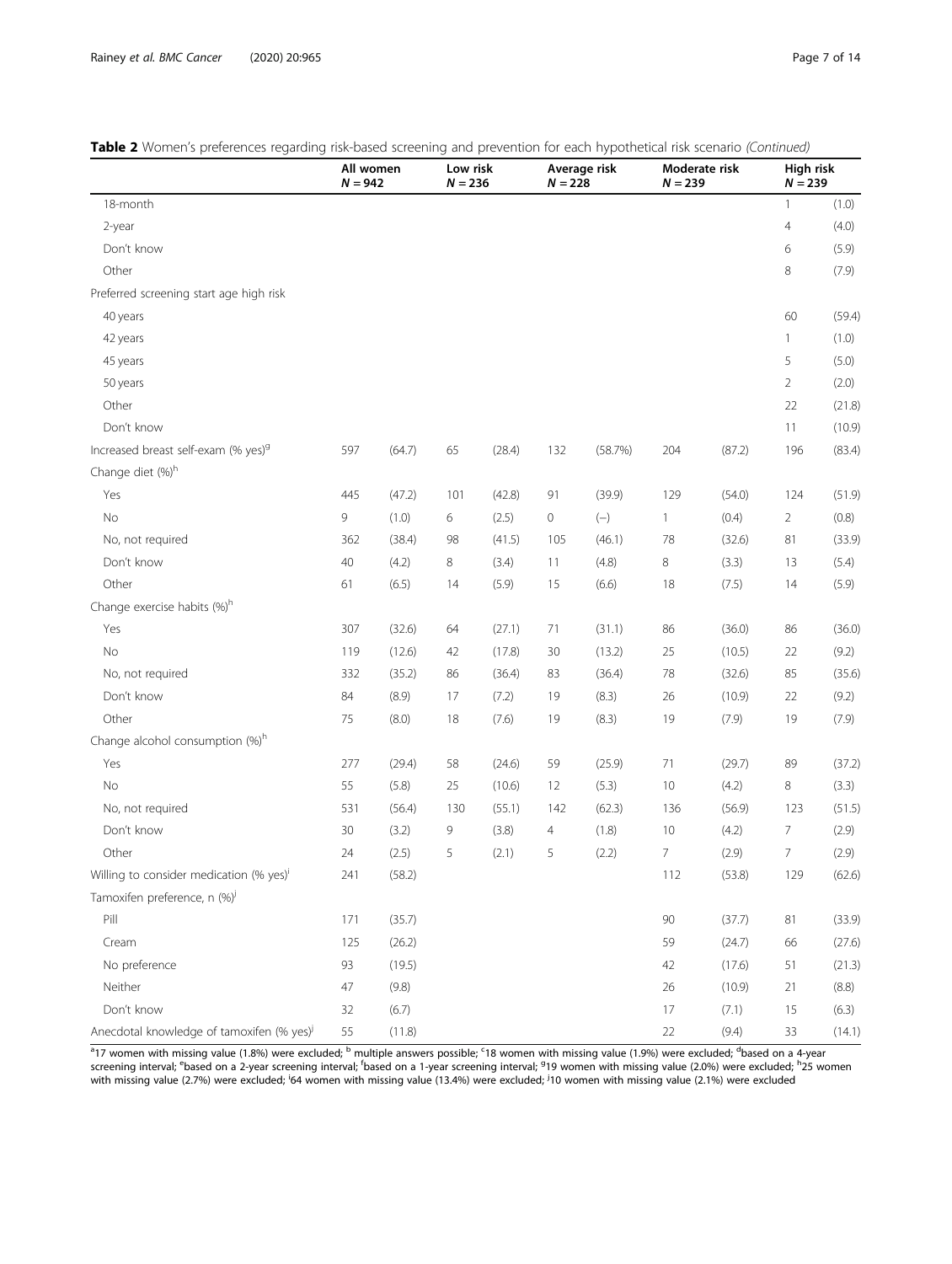use a website with additional information about riskbased screening and prevention.

Only 13.1% of the women who completed the low risk scenario found a 4-year screening interval acceptable, with 27.4% of these women opting for supplemental mammography screening outside of the national screening programme. Most low-risk women (50.7%) would prefer the screening interval to remain at 2 years, and the start age to either remain at 50 years (27.9%) or increase to 55 years (16.2%). Both average-risk and moderate-risk women were presented with a 2-year screening interval, leading to more moderate-risk women perceiving a need for supplemental mammography screening than average-risk women, i.e. 50.0% versus 36.6%. Half of high-risk women found their presented 1-year screening interval acceptable (50.5%), with 43.0% of women opting for supplemental mammography screening. Almost one third of high-risk women would prefer a screening interval of 6 months and a start age of 40 years (59.4%). Of the women who would opt for supplemental mammography screening, 25.4% would not be willing to pay for the extra mammogram, 25.9% of women would pay regardless of the costs, and for 36.2% of women it would depend on the costs. Most women who completed the moderate (87.2%) or high (83.4%) risk scenarios would engage in more frequent breast self-examinations.

Women were generally in favour of changing their lifestyle to actively attempt to reduce their risk, although changing their diet was more popular than modifying alcohol intake or exercise habits, respectively. Of the women who would be willing to change their lifestyle, 31.4% would like to receive help from a dietician, whereas 24.6% would prefer to make the changes without any external help. More than half of the women who completed the moderate or high risk scenario were willing to consider taking risk-reducing medication, expressing a preference for a pill rather than a cream. Women who were not in favour of risk-reducing medication indicated that they would only like to take medication once diagnosed with breast cancer (50.9%), they did not think the benefits outweighed the harms (25.2%), or had an aversion to medication (23.9%). Most women who were in favour indicated that they felt the benefits do outweigh the harms (75.5%), but emphasised that interactions with other medications should be avoided (24.5%).

### Acceptability of risk-based breast cancer screening

Table [3](#page-8-0) presents the results of the explorative analyses into the acceptability of risk-based screening. Assigned risk scenario was associated with increased interest in supplemental mammography (moderate vs. average  $OR_{\text{adj}}$  1.59, 95% CI 1.09, 2.34) and increased interest in breast self-examination (moderate vs. average  $OR_{\text{adj}}$  5.26, 95% CI 3.25, 8.52). Higher age was associated with decreased interest in knowing your breast cancer risk  $(OR_{\text{adi}} = 0.94, 95\% \text{ CI } 0.91, 0.97)$ . Lower education was associated with increased perceived need for supplemental mammography outside of the national screening programme (higher vocational vs. lower education  $OR_{\text{adj}}$ 0.58, 95% CI 0.40, 0.84). Lower perceived breast cancer risk was associated with increased interest in breast selfexamination (below average vs. average  $OR_{\text{adj}}$  1.83, 95% CI 1.28, 2.60).

# Acceptability of risk-based breast cancer prevention

Table [4](#page-9-0) presents the results of the explorative analyses into the acceptability of risk-based prevention. Assigned risk scenario was associated with willingness to change diet (high vs. average  $OR_{\text{adj}}$  1.95, 95% CI 1.28, 2.97), willingness to limit alcohol intake (moderate vs. average  $OR_{\text{adj}}$  2.02, 95% CI 1.33, 3.08) and willingness to consider medication (high vs. moderate  $OR_{\text{adj}}$  1.57, 95% CI 1.03, 2.37). Higher education was associated with increased willingness to increase exercise (higher vocational vs. lower education  $OR_{\text{adj}}$  1.93, 95% CI 1.27, 2.91) and willingness to limit alcohol intake (higher vocational vs. lower education  $OR_{\text{adj}}$  1.81, 95% CI 1.21, 2.70). Higher BMI was associated with an increased willingness to change diet  $(OR_{\text{adj}} 1.12, 95\% \text{ CI} 1.08, 1.17)$  and a decreased willingness to limit alcohol intake  $(OR_{\text{adi}} 0.95,$ 95% CI 0.92, 0.98). Having at least one first-degree relative with breast cancer was associated with a decreased willingness to change diet (OR<sub>adj</sub> 0.63, 95% CI 0.43, 0.93) and increase exercise (OR<sub>adj</sub> 0.55, 95% CI 0.36, 0.84). Additionally, women who generally believed medicines are not overused and cause more good than harm were more interested in medication than women who did not hold these beliefs ( $OR_{\text{adj}}$  0.87, 95% CI 0.81, 0.93; ORadj 0.89, 95% CI 0.82, 0.98, respectively).

## **Discussion**

Our findings show that Dutch women are generally interested in their breast cancer risk and open to tailored screening and prevention strategies. However, there are some important considerations that need to be addressed to facilitate potential future implementation.

We found that around 80% of women wanted to know their breast cancer risk. This is in line with previously reported estimates which vary between 74% and 95% [\[5](#page-12-0), [6,](#page-12-0) [16\]](#page-12-0). It shows promise regarding women's willingness to engage with breast cancer risk information. Moreover, most women did not object to providing the information required to assess breast cancer risk, i.e. a mammogram, blood sample, and questionnaire data. We found that 10% of women were unsure about whether they would want to know their breast cancer risk. Our previous focus group study indicated several underlying factors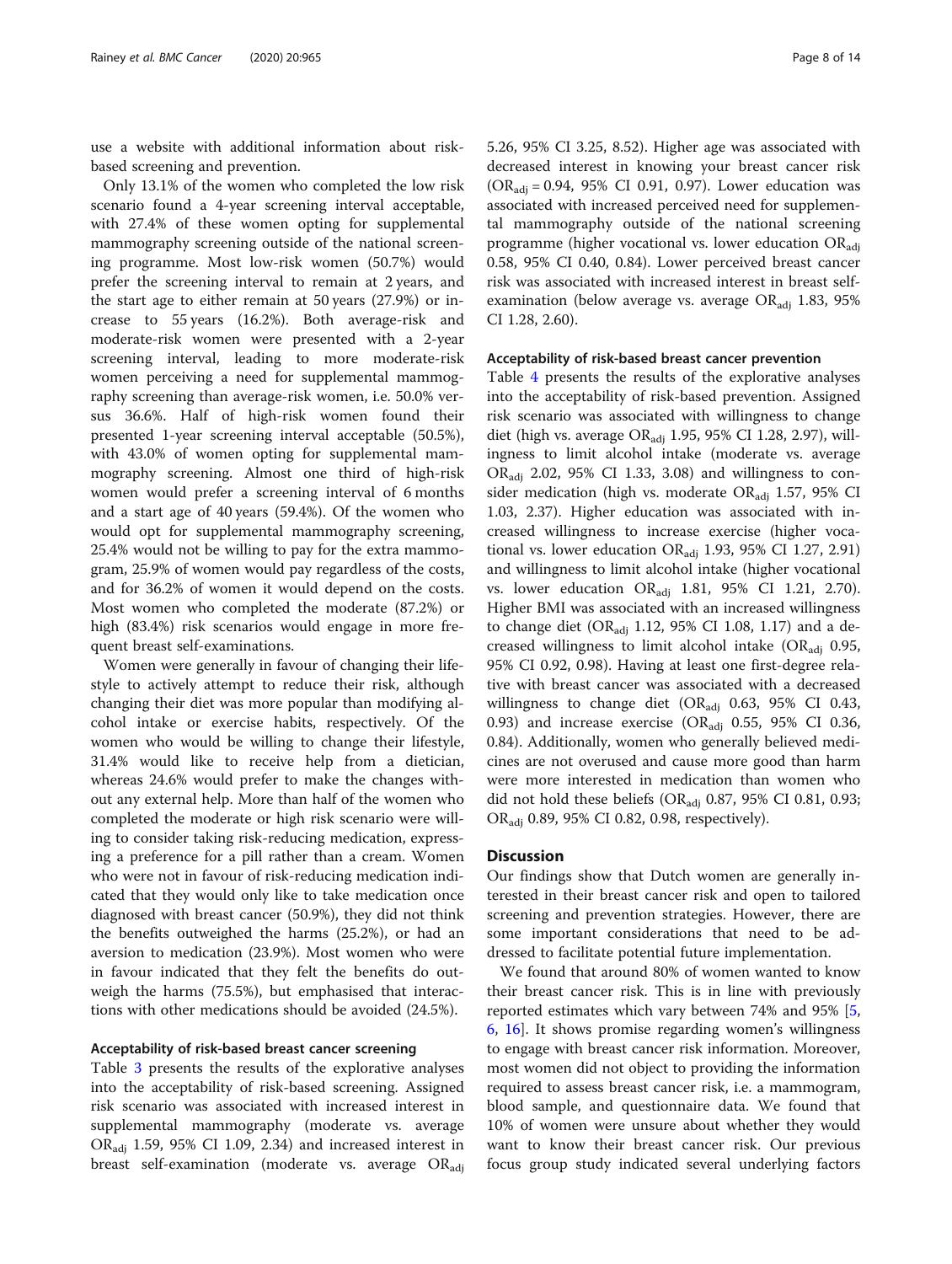| Characteristic                 | Acceptability of risk-based breast cancer screening |                             |                       |                                    |                            |                                     |  |  |  |  |  |  |
|--------------------------------|-----------------------------------------------------|-----------------------------|-----------------------|------------------------------------|----------------------------|-------------------------------------|--|--|--|--|--|--|
|                                | Interest in risk                                    |                             |                       | Interest in supplemental screening |                            | Interest in breast self-examination |  |  |  |  |  |  |
|                                | Unadjusted                                          | Multi-adjusted <sup>c</sup> | Unadjusted            | Multi-adjusted <sup>c</sup>        | Unadjusted                 | Multi-adjusted <sup>c</sup>         |  |  |  |  |  |  |
|                                | OR (95% CI)                                         | OR (95% CI)                 | OR (95% CI)           | OR (95% CI)                        | OR (95% CI)                | OR (95% CI)                         |  |  |  |  |  |  |
| Risk scenario                  |                                                     |                             |                       |                                    |                            |                                     |  |  |  |  |  |  |
| Low                            | n/a <sup>d</sup>                                    | n/a <sup>d</sup>            | $0.58$ (0.39, 0.86)   | $0.61$ (0.41, 0.92)                | $0.28$ (0.19, 0.41)        | $0.28$ (0.19, 0.42)                 |  |  |  |  |  |  |
| Average                        | n/a <sup>d</sup>                                    | n/a <sup>d</sup>            | <b>REF</b>            | <b>REF</b>                         | <b>REF</b>                 | <b>REF</b>                          |  |  |  |  |  |  |
| Moderate                       | n/a <sup>d</sup>                                    | n/a <sup>d</sup>            | 1.53(1.01, 2.21)      | 1.59(1.09, 2.34)                   | 4.79 (3.01, 7.64)          | 5.26 $(3.25, 8.52)$                 |  |  |  |  |  |  |
| High                           | n/a <sup>d</sup>                                    | n/a <sup>d</sup>            | 1.15(0.79, 1.67)      | 1.23(0.84, 1.81)                   | <b>3.54</b> $(2.29, 5.47)$ | 4.32 (2.72, 6.86)                   |  |  |  |  |  |  |
| Age <sup>e</sup>               | $0.94$ (0.91, 0.96)                                 | $0.94$ (0.91, 0.97)         | $1.00$ (0.97, 1.02)   | 0.99(0.97, 1.02)                   | 1.01 (0.99, 1.03)          | 1.00 (0.97, 1.03)                   |  |  |  |  |  |  |
| Education                      |                                                     |                             |                       |                                    |                            |                                     |  |  |  |  |  |  |
| Lower                          | <b>REF</b>                                          | <b>REF</b>                  | <b>REF</b>            | <b>REF</b>                         | <b>REF</b>                 | <b>REF</b>                          |  |  |  |  |  |  |
| Higher secondary               | <b>1.68</b> $(1.11, 2.55)$                          | 1.21 (0.76, 1.90)           | 0.79(0.57, 1.09)      | $0.72$ $(0.51, 1.03)$              | 1.08(0.77, 1.53)           | $1.00$ (0.65, 1.53)                 |  |  |  |  |  |  |
| Higher vocational              | 1.34 (0.89, 2.03)                                   | $1.04$ (0.66, 1.61)         | $0.62$ (0.44, 0.88)   | $0.58$ (0.40, 0.84)                | $0.81$ $(0.57, 1.14)$      | $0.66$ $(0.43, 1.01)$               |  |  |  |  |  |  |
| FDR <sup>b</sup> breast cancer |                                                     |                             |                       |                                    |                            |                                     |  |  |  |  |  |  |
| No                             | <b>REF</b>                                          | REF                         | <b>REF</b>            | <b>REF</b>                         | REF                        | <b>REF</b>                          |  |  |  |  |  |  |
| Yes                            | 1.09(0.72, 1.65)                                    | 0.97(0.61, 1.53)            | 1.34 (0.98, 1.85)     | 1.28(0.90, 1.81)                   | 0.95(0.69, 1.32)           | $1.00$ (0.67, 1.52)                 |  |  |  |  |  |  |
| Benign breast disease          |                                                     |                             |                       |                                    |                            |                                     |  |  |  |  |  |  |
| No                             | <b>REF</b>                                          | <b>REF</b>                  | <b>REF</b>            | <b>REF</b>                         | <b>REF</b>                 | <b>REF</b>                          |  |  |  |  |  |  |
| Yes                            | 1.20(0.82, 1.75)                                    | 1.25 (0.83, 1.88)           | $1.02$ (0.77, 1.37)   | 0.98(0.72, 1.34)                   | 1.03(0.77, 1.39)           | 1.24 (0.86, 1.78)                   |  |  |  |  |  |  |
| General health <sup>f</sup>    | 0.99 (0.98, 1.00)                                   | 1.00 (0.98, 1.01)           | 1.00 (0.99, 1.01)     | 1.00(0.99, 1.01)                   | 1.01 (0.99, 1.01)          | 1.00 (0.99, 1.01)                   |  |  |  |  |  |  |
| Risk perception                |                                                     |                             |                       |                                    |                            |                                     |  |  |  |  |  |  |
| Below average                  | n/a <sup>d</sup>                                    | n/a <sup>d</sup>            | $0.79$ (0.60, 1.05)   | 0.90(0.67, 1.22)                   | <b>1.50</b> $(1.12, 1.99)$ | 1.83(1.28, 2.60)                    |  |  |  |  |  |  |
| Average                        | n/a <sup>d</sup>                                    | n/a <sup>d</sup>            | <b>REF</b>            | <b>REF</b>                         | <b>REF</b>                 | <b>REF</b>                          |  |  |  |  |  |  |
| Above average                  | n/a <sup>d</sup>                                    | n/a <sup>d</sup>            | 1.75 (1.01, 3.02)     | 1.49 (0.82, 2.70)                  | 1.23 (0.69, 2.17)          | 0.84(0.42, 1.68)                    |  |  |  |  |  |  |
| Health anxiety <sup>9</sup>    | 1.05 (1.00, 1.09)                                   | 1.04 (0.99, 1.10)           | 1.03 (0.99, 1.06)     | 1.02 (0.99, 1.06)                  | 1.01 (0.97, 1.04)          | 1.03 (0.98, 1.08)                   |  |  |  |  |  |  |
| Health locus of control        |                                                     |                             |                       |                                    |                            |                                     |  |  |  |  |  |  |
| No preference                  | <b>REF</b>                                          | <b>REF</b>                  | <b>REF</b>            | <b>REF</b>                         | <b>REF</b>                 | <b>REF</b>                          |  |  |  |  |  |  |
| Internal                       | $1.00$ $(0.55, 1.80)$                               | 0.85(0.44, 1.64)            | $0.84$ $(0.54, 1.30)$ | 0.98(0.61, 1.56)                   | 1.24(0.79, 1.95)           | 1.17 (0.67, 2.03)                   |  |  |  |  |  |  |
| Physician                      | $0.56$ $(0.26, 1.18)$                               | $0.51$ $(0.22, 1.17)$       | $0.74$ (0.40, 1.37)   | $0.63$ $(0.32, 1.24)$              | 2.86 (1.38, 5.94)          | 2.09 (0.87, 5.03)                   |  |  |  |  |  |  |
| Chance                         | 0.79(0.45, 1.38)                                    | $0.74$ $(0.39, 1.39)$       | $0.80$ $(0.52, 1.21)$ | $0.87$ (0.56, 1.37)                | $1.00$ (0.65, 1.53)        | 0.82 (0.49, 1.39)                   |  |  |  |  |  |  |

<span id="page-8-0"></span>

| <b>Table 3</b> Explorative analyses of factors associated with the acceptability of risk-based screening |  |  |
|----------------------------------------------------------------------------------------------------------|--|--|
|----------------------------------------------------------------------------------------------------------|--|--|

 $a$  Odds ratios in bold are significant with  $p < 0.05$ ;  $b$  FDR = first degree relative; <sup>c</sup> Adjusted for age, education, FDR with breast cancer, benign breast disease, general health, risk perception, risk scenario, and health anxiety; <sup>d</sup> analysis not available due to small subgroups ( $n < 10$ );  $e^{\pi}$  Age per 1 year increase; <sup>t</sup> General health per one point increase; <sup>g</sup> Health anxiety per one point increase

affecting women's indecision, such as perceived emotional burden and lack of self-efficacy [\[8](#page-12-0)]. It additionally showed that women who were unsure about participation in the new risk-based screening programme tended to perceive a greater need for information [\[8](#page-12-0)]. This underlines the importance of comprehensive information materials which will enable women to make an informed decision regarding participation.

Dutch women saw merit in risk-based screening strategies. In line with previous research, annual screening was preferred by women completing the high risk scenario and around half of the women who completed the low risk scenario preferred to maintain the current screening interval of 2 years  $[16]$  $[16]$ . Concerns about

women's reluctance to decrease screening intensity have been reported before [[7](#page-12-0), [16](#page-12-0), [17](#page-12-0)]. Women have previously questioned the scientific basis of less intensive screening, perceiving it as service rationing rather than good evidence-based practice [\[7](#page-12-0), [17](#page-12-0)]. A fear of missed cancers was another major barrier to uptake of less intensive screening [\[16,](#page-12-0) [18](#page-13-0)]. However, our results show that some hypothetical low-risk women would accept a longer screening interval, with one third indicating a preference for a screening interval of 3–5 years. This corresponds to findings from a study performed in the United Kingdom, which showed that around 50% of women would consider a screening interval of 4 or 5 years if low risk  $[16]$  $[16]$ . Moreover, 37% of women would accept no screening if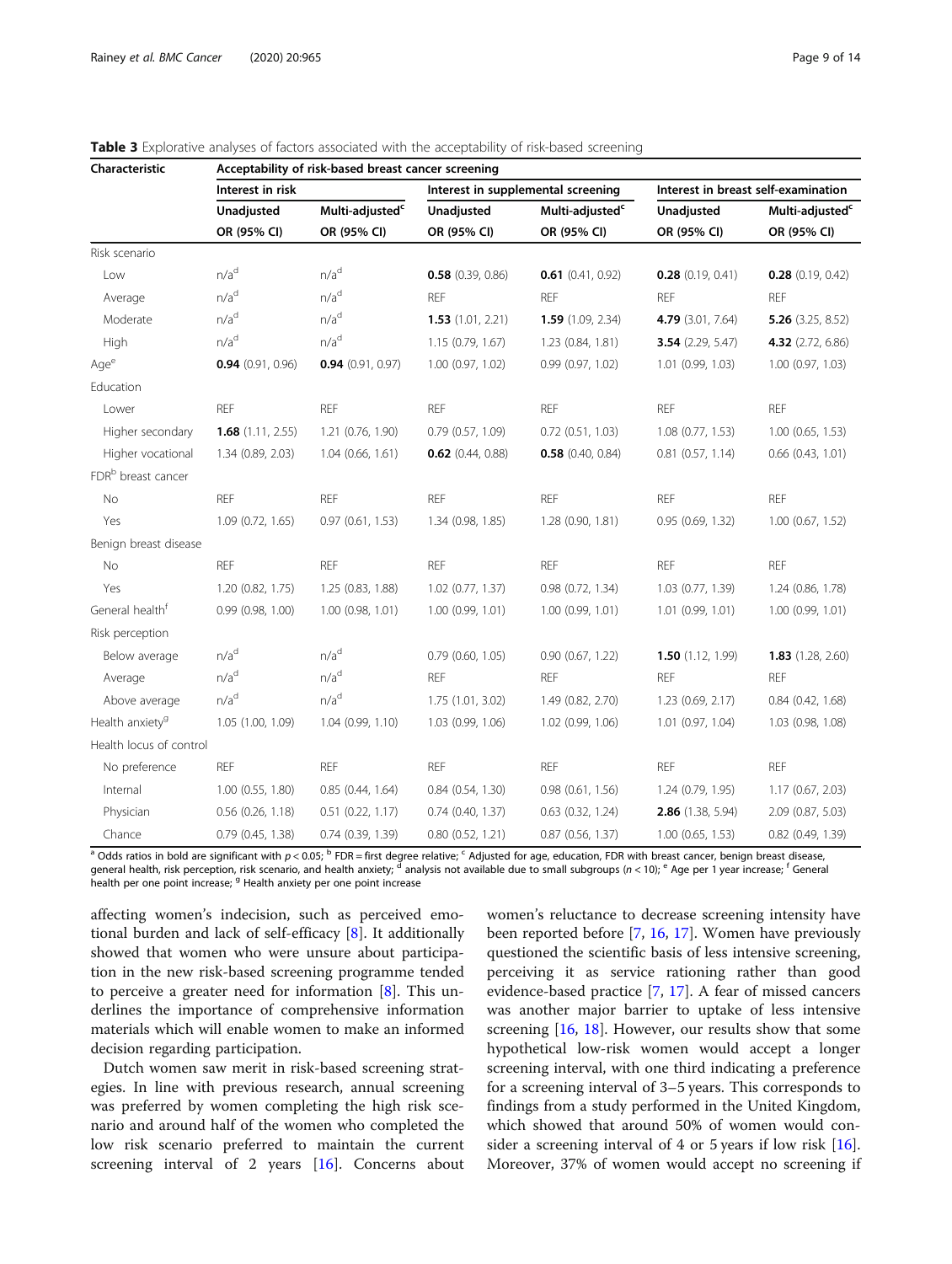| Characteristic                 | Acceptability of risk-based prevention |                                 |                        |                                 |                        |                                 |                            |                                 |  |  |  |  |
|--------------------------------|----------------------------------------|---------------------------------|------------------------|---------------------------------|------------------------|---------------------------------|----------------------------|---------------------------------|--|--|--|--|
|                                | Change diet                            |                                 | Increase exercise      |                                 | Limit alcohol intake   |                                 | <b>Consider medication</b> |                                 |  |  |  |  |
|                                | Unadjusted                             | Multi-<br>adjusted <sup>c</sup> | Unadjusted             | Multi-<br>adjusted <sup>c</sup> | Unadjusted             | Multi-<br>adjusted <sup>c</sup> | Unadjusted                 | Multi-<br>adjusted <sup>c</sup> |  |  |  |  |
|                                | OR (95% CI)                            | OR (95% CI)                     | OR (95% CI)            | OR (95% CI)                     | OR (95% CI)            | OR (95% CI)                     | OR (95% CI)                | OR (95% CI)                     |  |  |  |  |
| Risk scenario                  |                                        |                                 |                        |                                 |                        |                                 |                            |                                 |  |  |  |  |
| Low                            | 1.12(0.76,<br>1.66)                    | 1.10(0.73,<br>1.68)             | 0.80(0.52,<br>1.21)    | $0.76$ (0.49,<br>1.18)          | 0.98(0.64,<br>1.50)    | 1.08(0.69,<br>1.68)             | n/a                        | n/a                             |  |  |  |  |
| Average                        | <b>REF</b>                             | <b>REF</b>                      | <b>REF</b>             | <b>REF</b>                      | <b>REF</b>             | <b>REF</b>                      | n/a                        | n/a                             |  |  |  |  |
| Moderate                       | 1.88(1.27,<br>2.80)                    | 1.95(1.27,<br>(2.98)            | 1.33 (0.88,<br>2.01)   | 1.30 (0.84,<br>2.00)            | 1.27 (0.84,<br>1.92)   | 1.32(0.86,<br>2.04)             | <b>REF</b>                 | <b>REF</b>                      |  |  |  |  |
| High                           | 1.72(1.16,<br>2.56)                    | 1.95(1.28,<br>2.97)             | 1.28 (0.85,<br>1.93)   | 1.37 (0.89,<br>2.09)            | 1.77(1.19,<br>2.65)    | $2.02$ (1.33,<br>3.08)          | 1.44(0.97,<br>2.13)        | 1.57(1.03,<br>2.37)             |  |  |  |  |
| Age <sup>t</sup>               | 0.98(0.96,<br>1.00)                    | 0.99(0.96,<br>1.01)             | 0.98(0.96,<br>1.00)    | 0.99(0.96,<br>1.01)             | 1.01 (0.98,<br>1.03)   | 1.00 (0.98,<br>1.03)            | 0.98(0.95,<br>1.01)        | $0.99d$ (0.96,<br>1.03)         |  |  |  |  |
| Education                      |                                        |                                 |                        |                                 |                        |                                 |                            |                                 |  |  |  |  |
| Lower                          | <b>REF</b>                             | REF                             | <b>REF</b>             | <b>REF</b>                      | <b>REF</b>             | <b>REF</b>                      | <b>REF</b>                 | <b>REF</b>                      |  |  |  |  |
| Higher<br>secondary            | 1.21(0.86,<br>1.72)                    | 1.16(0.79,<br>1.71)             | 1.86(1.27,<br>2.73)    | 1.81(1.20,<br>2.74)             | 1.41 (0.97,<br>2.06)   | 1.35 (0.90,<br>2.03)            | 1.33(0.80,<br>2.19)        | 1.26 (0.73, 2.16)               |  |  |  |  |
| Higher<br>vocational           | 0.97(0.68,<br>1.38)                    | 1.06(0.71,<br>1.56)             | 1.93(1.31,<br>2.85)    | 1.93(1.27)<br>2.91)             | $2.03$ (1.38,<br>2.97) | 1.81(1.21)<br>2.70)             | 1.38 (0.82,<br>2.32)       | 1.56 (0.89, 2.74)               |  |  |  |  |
| <b>BMI</b> <sup>9</sup>        | 1.13(1.09)<br>1.17)                    | 1.12(1.08,<br>1.17)             | 1.02 (0.99,<br>1.05)   | 1.02 (0.98,<br>1.05)            | 0.94(0.91)<br>0.97)    | 0.95(0.92,<br>(0.98)            | 1.04(1.00,<br>1.08)        | 1.03 (0.99, 1.08)               |  |  |  |  |
| FDR <sup>b</sup> breast cancer |                                        |                                 |                        |                                 |                        |                                 |                            |                                 |  |  |  |  |
| No                             | <b>REF</b>                             | REF                             | <b>REF</b>             | <b>REF</b>                      | <b>REF</b>             | <b>REF</b>                      | <b>REF</b>                 | <b>REF</b>                      |  |  |  |  |
| Yes                            | 0.72(0.51,<br>1.00)                    | 0.63(0.43,<br>0.93)             | $0.58$ (0.40,<br>0.85) | 0.55(0.36,<br>0.84)             | 0.84(0.59,<br>1.20)    | 0.90(0.61,<br>1.33)             | 1.53(0.94,<br>2.47)        | $1.31$ (0.76, 2.25)             |  |  |  |  |
| Benign breast disease          |                                        |                                 |                        |                                 |                        |                                 |                            |                                 |  |  |  |  |
| No                             | REF                                    | <b>REF</b>                      | <b>REF</b>             | <b>REF</b>                      | <b>REF</b>             | <b>REF</b>                      | <b>REF</b>                 | <b>REF</b>                      |  |  |  |  |
| Yes                            | 0.72(0.53,<br>0.98)                    | 0.88(0.63,<br>1.23)             | 0.83(0.60,<br>1.14)    | 0.86(0.61,<br>1.22)             | 1.06(0.77,<br>1.44)    | 0.99(0.71,<br>1.38)             | 1.16(0.74,<br>1.83)        | 1.26 (0.78, 2.04)               |  |  |  |  |
| Co-morbidity                   |                                        |                                 |                        |                                 |                        |                                 |                            |                                 |  |  |  |  |
| $0 - 1$                        | <b>REF</b>                             | <b>REF</b>                      | <b>REF</b>             | <b>REF</b>                      | <b>REF</b>             | <b>REF</b>                      | <b>REF</b>                 | <b>REF</b>                      |  |  |  |  |
| $\geq$ 2                       | 1.13(0.86,<br>1.49)                    | 1.00(0.73,<br>1.38)             | 1.14(0.85,<br>1.53)    | 1.20 (0.87,<br>1.66)            | 0.79(0.59,<br>1.05)    | 0.90(0.65,<br>1.24)             | 1.23(0.83,<br>1.82)        | 1.06(0.69, 1.65)                |  |  |  |  |
| General health <sup>h</sup>    | 0.99(0.98,<br>1.00)                    | 0.99(0.98,<br>1.01)             | 0.99(0.98,<br>1.00)    | 0.99(0.98,<br>1.00)             | 1.00 (0.99,<br>1.01)   | 1.00 (0.99,<br>1.01)            | 0.98(0.97,<br>1.00)        | $0.99^d$ (0.97,<br>1.01)        |  |  |  |  |
| Life events                    |                                        |                                 |                        |                                 |                        |                                 |                            |                                 |  |  |  |  |
| $0 - 1$                        | REF                                    | REF                             | REF                    | REF                             | <b>REF</b>             | <b>REF</b>                      | <b>REF</b>                 | REF                             |  |  |  |  |
| $\geq$ 2                       | 1.15(0.84,<br>1.56)                    | 1.08 (0.78,<br>1.51)            | 1.01(0.72,<br>1.40)    | 1.00(0.70,<br>1.41)             | 0.92(0.67,<br>1.26)    | 0.93 (0.66,<br>1.30)            | 1.06 (0.68,<br>1.66)       | 1.05(0.65, 1.69)                |  |  |  |  |
| Risk perception                |                                        |                                 |                        |                                 |                        |                                 |                            |                                 |  |  |  |  |
| Below average                  | 0.86(0.65,<br>1.15)                    | 0.92(0.67,<br>1.26)             | 0.96(0.71,<br>1.30)    | 0.97(0.70,<br>1.34)             | 1.16 (0.86,<br>1.56)   | 1.04(0.75,<br>1.43)             | 0.56(0.37,<br>0.85)        | 0.65(0.41, 1.01)                |  |  |  |  |
| Average                        | REF                                    | REF                             | <b>REF</b>             | <b>REF</b>                      | <b>REF</b>             | <b>REF</b>                      | <b>REF</b>                 | REF                             |  |  |  |  |
| Above average                  | 1.96 $(1.04,$<br>3.68)                 | 1.72(0.85,<br>3.50)             | 1.23(0.67,<br>2.27)    | 1.40(0.71,<br>2.77)             | 1.04 (0.56,<br>1.90)   | 0.88(0.45,<br>1.72)             | 1.21(0.54,<br>2.69)        | 1.00(0.41, 2.46)                |  |  |  |  |
| Health anxiety <sup>i</sup>    | 1.05(1.02,<br>1.09)                    | 1.04(1.00,<br>1.08)             | 1.03 (0.99,<br>1.06)   | 1.01 (0.97,<br>1.05)            | 1.02 (0.98,<br>1.06)   | 1.03 (0.99,<br>1.07)            | 1.04 (0.99,<br>1.09)       | 1.02 (0.96, 1.08)               |  |  |  |  |
| Health locus of control        |                                        |                                 |                        |                                 |                        |                                 |                            |                                 |  |  |  |  |
| No preference                  | <b>REF</b>                             | <b>REF</b>                      | <b>REF</b>             | <b>REF</b>                      | <b>REF</b>             | <b>REF</b>                      | <b>REF</b>                 | <b>REF</b>                      |  |  |  |  |

# <span id="page-9-0"></span>Table 4 Explorative analyses of factors associated with the acceptability of risk-based prevention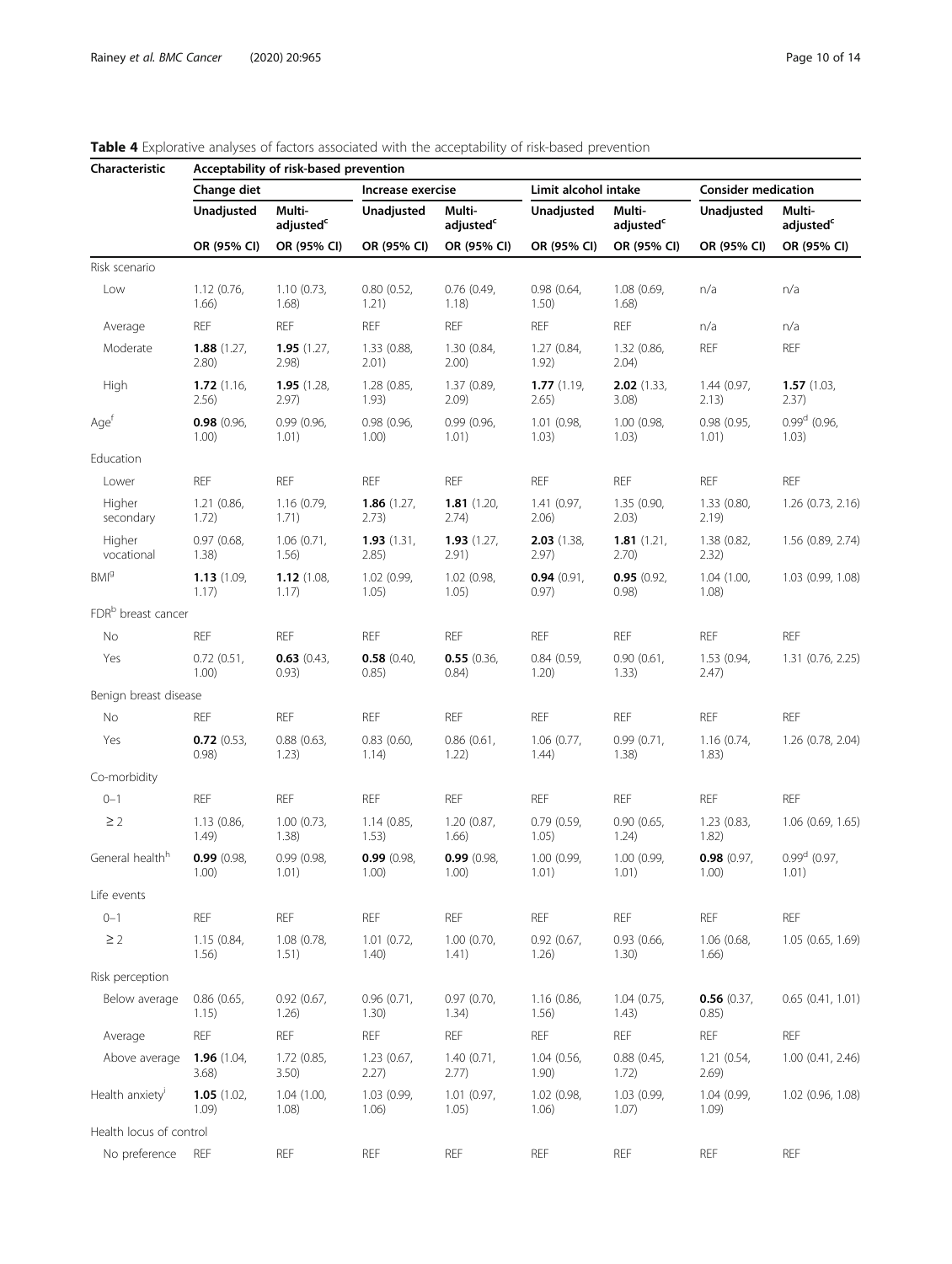Table 4 Explorative analyses of factors associated with the acceptability of risk-based prevention (Continued)

| Characteristic          |                     | Acceptability of risk-based prevention |                     |                                 |                      |                                 |                            |                                 |  |  |  |  |  |
|-------------------------|---------------------|----------------------------------------|---------------------|---------------------------------|----------------------|---------------------------------|----------------------------|---------------------------------|--|--|--|--|--|
|                         | Change diet         |                                        | Increase exercise   |                                 | Limit alcohol intake |                                 | <b>Consider medication</b> |                                 |  |  |  |  |  |
|                         | Unadjusted          | Multi-<br>adjusted <sup>c</sup>        | <b>Unadjusted</b>   | Multi-<br>adjusted <sup>c</sup> | Unadjusted           | Multi-<br>adjusted <sup>c</sup> | <b>Unadjusted</b>          | Multi-<br>adjusted <sup>c</sup> |  |  |  |  |  |
|                         | OR (95% CI)         | OR (95% CI)                            | OR (95% CI)         | OR (95% CI)                     | OR (95% CI)          | OR (95% CI)                     | OR (95% CI)                | OR (95% CI)                     |  |  |  |  |  |
| Internal                | 0.96(0.60,<br>1.51) | 0.94(0.57)<br>1.55)                    | 1.13(0.70,<br>1.82) | 1.05(0.63,<br>1.75)             | 1.47(0.91,<br>2.39)  | 1.50 (0.89,<br>2.53)            | 1.01(0.50,<br>2.08)        | 0.98(0.46, 2.09)                |  |  |  |  |  |
| Physician               | 2.25(1.12)<br>4.50  | 1.77(0.82,<br>3.80                     | 2.23(1.14,<br>4.36) | 2.05(0.99,<br>4.25)             | 1.24(0.62,<br>2.46)  | 1.44(0.68,<br>3.03)             | 1.23(0.50,<br>3.04)        | 1.23 (0.46, 3.29)               |  |  |  |  |  |
| Chance                  | 0.93(0.60,<br>1.44) | 1.01(0.63,<br>1.64)                    | 1.14(0.72,<br>1.81) | 1.19(0.73,<br>1.95)             | 1.20(0.75,<br>1.92)  | 1.27(0.76,<br>2.10)             | 0.75(0.38,<br>1.49)        | $0.66$ $(0.31, 1.38)$           |  |  |  |  |  |
| Current medication use  |                     |                                        |                     |                                 |                      |                                 |                            |                                 |  |  |  |  |  |
| No                      |                     |                                        |                     |                                 |                      |                                 | <b>REF</b>                 | <b>REF</b>                      |  |  |  |  |  |
| Yes                     |                     |                                        |                     |                                 |                      |                                 | 1.33 (0.89,<br>1.98)       | $1.00^{\circ}$ (0.63,<br>1.59)  |  |  |  |  |  |
| Beliefs about medicines |                     |                                        |                     |                                 |                      |                                 |                            |                                 |  |  |  |  |  |
| Harm                    |                     |                                        |                     |                                 |                      |                                 | 0.87(0.80.<br>0.94)        | $0.89d$ (0.82,<br>0.98)         |  |  |  |  |  |
| Overuse                 |                     |                                        |                     |                                 |                      |                                 | 0.86(0.81)<br>0.92)        | $0.87^d$ (0.81,<br>0.93)        |  |  |  |  |  |

<sup>a</sup> Odds ratios in bold are significant with p<0.05; <sup>b</sup>FDR = first degree relative; <sup>c</sup> Adjusted for age, education, BMI, FDR with breast cancer, benign breast disease, general health, risk perception, risk scenario, and health anxiety; <sup>d</sup> Additionally adjusted for current medication use; <sup>e</sup> Additionally adjusted for beliefs about medicines; <sup>f</sup> Age per 1 year increase; <sup>g</sup> BMI per one point increase; <sup>h</sup> General health per one point increase; <sup>1</sup> Health anxiety per one point increase; <sup>j</sup> Beliefs about medicines per one point increase

very low risk [[16](#page-12-0)]. Most women who completed the low risk scenario (73.3%) did not perceive a need for supplemental mammography screening outside of the national programme when presented with a hypothetical screening interval of 4 years. This suggests that women are open to less intensive screening if this optimises the benefit-to-harm ratio of screening for low-risk women by reducing, e.g., the number of false positives. It provides an opportunity to offset the costs associated with mass risk assessment and more intensive screening for high-risk women.

Women's preferences regarding the organisation of a potential risk-based screening and prevention programme will likely stretch healthcare resources. With around 90% of women who completed the moderate or high risk scenario wanting a risk consultation from a GP or oncologist, the involvement of other healthcare professionals in the screening process will increase. In many European countries, GPs are an obvious choice due to their accessibility and knowledge of a woman's personal (medical) history. However, which professional is most suitable will depend on how healthcare is funded and arranged in a country. Previous research has shown that (primary) healthcare professionals generally lack knowledge on breast cancer risk communication and the latest screening and prevention guidelines, making additional training unavoidable [[19](#page-13-0), [20\]](#page-13-0). In addition, more than 40% of women with a hypothetical average, moderate or high breast cancer risk perceived a need for supplemental mammography

screening, based on their assigned screening interval of two, two, and 1 year, respectively. This is particularly conspicuous in the case of average risk women for whom the recommended screening strategy corresponded to current practice in the Netherlands. It indicates that risk communication could make women more anxious and breast cancer aware. The overall psychological impact of receiving breast cancer risk information in a screening setting appears negligible [\[6](#page-12-0)]. However, considerable variation in understanding of risk has been demonstrated, potentially hindering informed decision-making. Perceived need for supplemental mammography screening was also associated with a lower education. Since this is a relatively new field of research, there is insufficient scientific literature available to be able to compare all our explorative results. This finding does, however, emphasise the importance of knowledge and comprehensive information leaflets. We need to be meticulous in our information provision about the interpretation of a woman's breast cancer risk, and the advantages and disadvantages of the proposed screening and prevention strategies.

The potential of increased breast cancer awareness after risk communication was affirmed by women's perceived need for increased breast self-examination when completing the moderate or high risk scenario. Women have previously reported that breast self-examinations are not part of their routine, yet being aware of their risk would make them feel more inclined to engage in the practice [[8\]](#page-12-0). However, women emphasised that they feel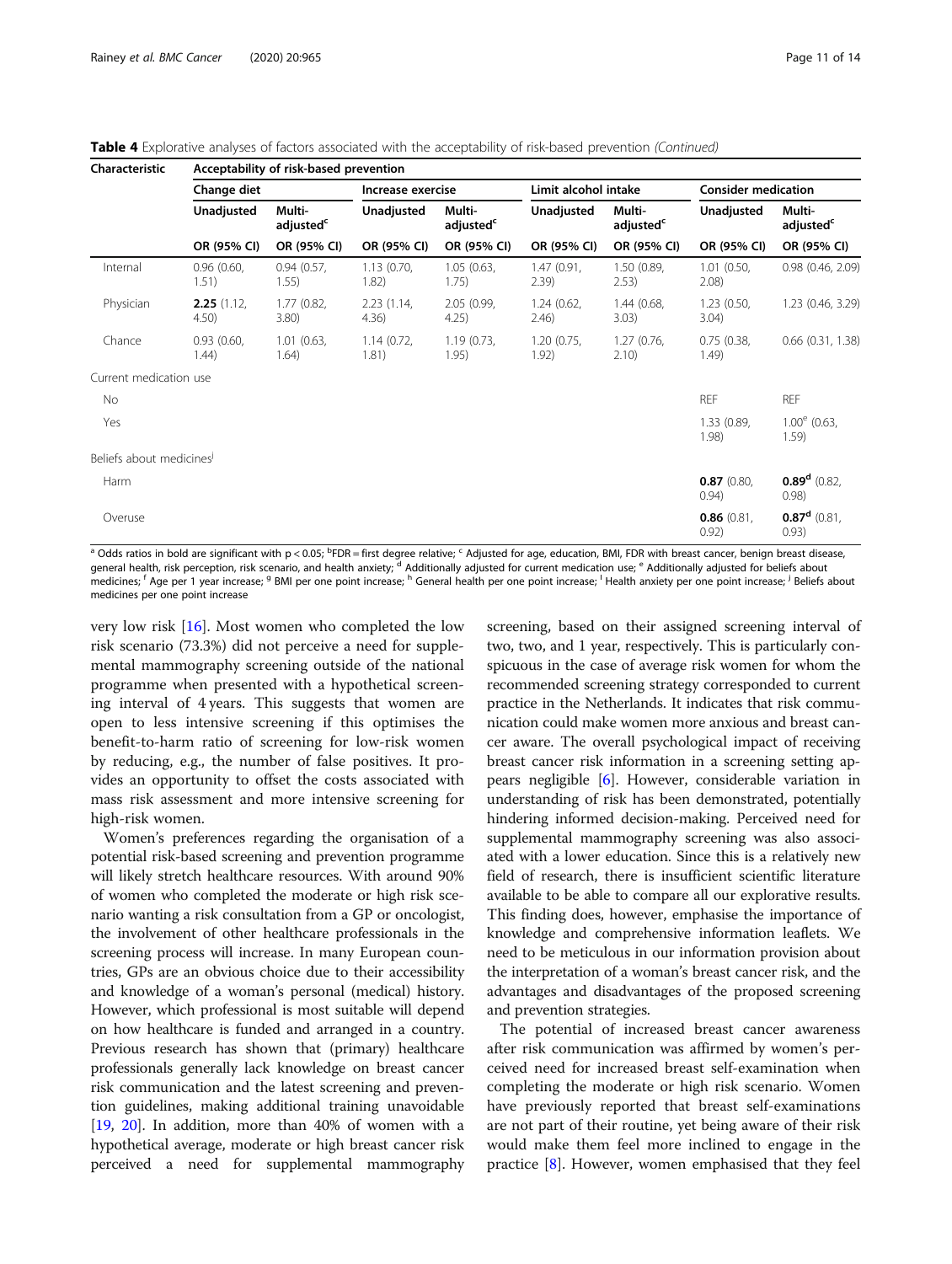insufficiently capable of performing correct breast selfexaminations, expressing a need for more education [\[8](#page-12-0)]. Although it may help women feel more empowered, increasing their perceived sense of control over identifying the disease, research has shown that it has no clear benefits in addition to breast cancer screening [[21](#page-13-0), [22](#page-13-0)]. However, breast self-examination can make women more familiar with their breasts, facilitating awareness of any potential changes. Notably, we found that women's own perceived breast cancer risk was associated with a decreased need for breast self-examination. Women reported their own perceived breast cancer risk before they were randomly assigned to a hypothetical risk and subsequent screening scenario. The discordant finding indicates that women were able to follow the instruction to disengage from their own perceived breast cancer risk, and instead empathise with the assigned risk scenario. It remains unclear whether women would actually want to engage in breast self-examination more after risk feedback or whether they provided socially desirable answers in the context of the risk scenario.

Although we previously found that women's acceptability of preventative measures for breast cancer was limited [\[8](#page-12-0)], this survey provides a different picture. The majority of women who felt they would benefit from lifestyle changes were willing to change their diet, increase their level of exercise, and decrease their alcohol intake. Higher assigned breast cancer risk and higher BMI resulted in increased willingness to change dietary habits, indicating positive interest from those women who may benefit most. Around one third of our survey participants would like to receive help from a dietician, with significantly more women with a higher BMI preferring professional help. This is in accordance with results from the PROCAS lifestyle study, which offered two weight control programmes to overweight or obese women in the UK National Health Service Breast Screening Programme (NHSBSP) identified at low, average, moderately increase or high-risk of breast cancer [[23\]](#page-13-0). They found that women who were informed to be at increased risk of breast cancer were more likely to join and remain in the programmes. These women consequently lost more weight than women who were not at increased risk [\[23\]](#page-13-0). Women with a first degree family history of breast cancer appear less interested in changing their dietary and exercise habits. Women have previously reported a sceptical attitude towards the scientific link between lifestyle and breast cancer risk due to mixed messages in the media  $[8]$  $[8]$ . Particularly those who were at increased risk of breast cancer due to a genetic predisposition questioned the effect that lifestyle changes could have on their breast cancer risk [\[8](#page-12-0)]. Adversely, higher education appears to increase interest in preventative lifestyle changes. Therefore, comprehensive evidence-based information materials which unequivocally present the latest research on lifestyle and breast cancer may assist in informing and motivating women.

Although low uptake of risk-reducing medication for breast cancer has been widely reported [\[24\]](#page-13-0), our results show that more than half of Dutch women who completed the moderate and high risk scenarios were willing to consider medication. A main barrier was perceived level of side effects. Currently the same dose of tamoxifen is prescribed for preventative and adjuvant use. However, the Karma Intervention Study (Karisma - [https://karmas](https://karmastudy.org/ongoing-research)[tudy.org/ongoing-research](https://karmastudy.org/ongoing-research)) is investigating the minimal effective dose of tamoxifen, monitoring the accompanying side effects of each dose. Lowering the required dose of tamoxifen without compromising its risk-reducing effects may make the medication more accessible and acceptable to eligible women. Additionally, a considerable number of women professed a preference for topical tamoxifen, making further research into its effectiveness compared with oral tamoxifen worthwhile [\[25\]](#page-13-0).

### Strengths and limitations

This is the first study to comprehensively explore women's perceptions of an integrated risk-based breast cancer screening and prevention programme. However, some caution in the interpretation of our results is warranted. Firstly, because risk-based breast cancer screening has not yet been implemented and comprehensive data on women's breast cancer risk is not yet routinely collected, we had to rely on hypothetical risk scenarios and proxy outcome measures. Although it appears that women were able to reason within their assigned risk category, the stakes are inherently lower, and it is unclear how this may have affected the results. Although women expressed positive intent regarding participation in risk-based screening and prevention strategies, previous research has shown that the role of intent is limited in this context [[26\]](#page-13-0). Therefore, it remains unclear how women's intent will actually translate to uptake and adherence if risk-based breast cancer screening and prevention is implemented.

Moreover, our findings are based on a selection of women who have previously participated in both breast cancer screening and the PRISMA study. This could account for the relatively large number of women with a first-degree family history of breast cancer (21.7%) in our study sample. Previous studies performed in the Dutch breast cancer screening population found that around 4.5–5.6% of women reported a first-degree family history of breast cancer [\[27](#page-13-0), [28](#page-13-0)]. Additionally, we had a relatively low response rate (18.4%). We were able to compare survey participants to survey invitees who had previously completed the PRISMA study questionnaire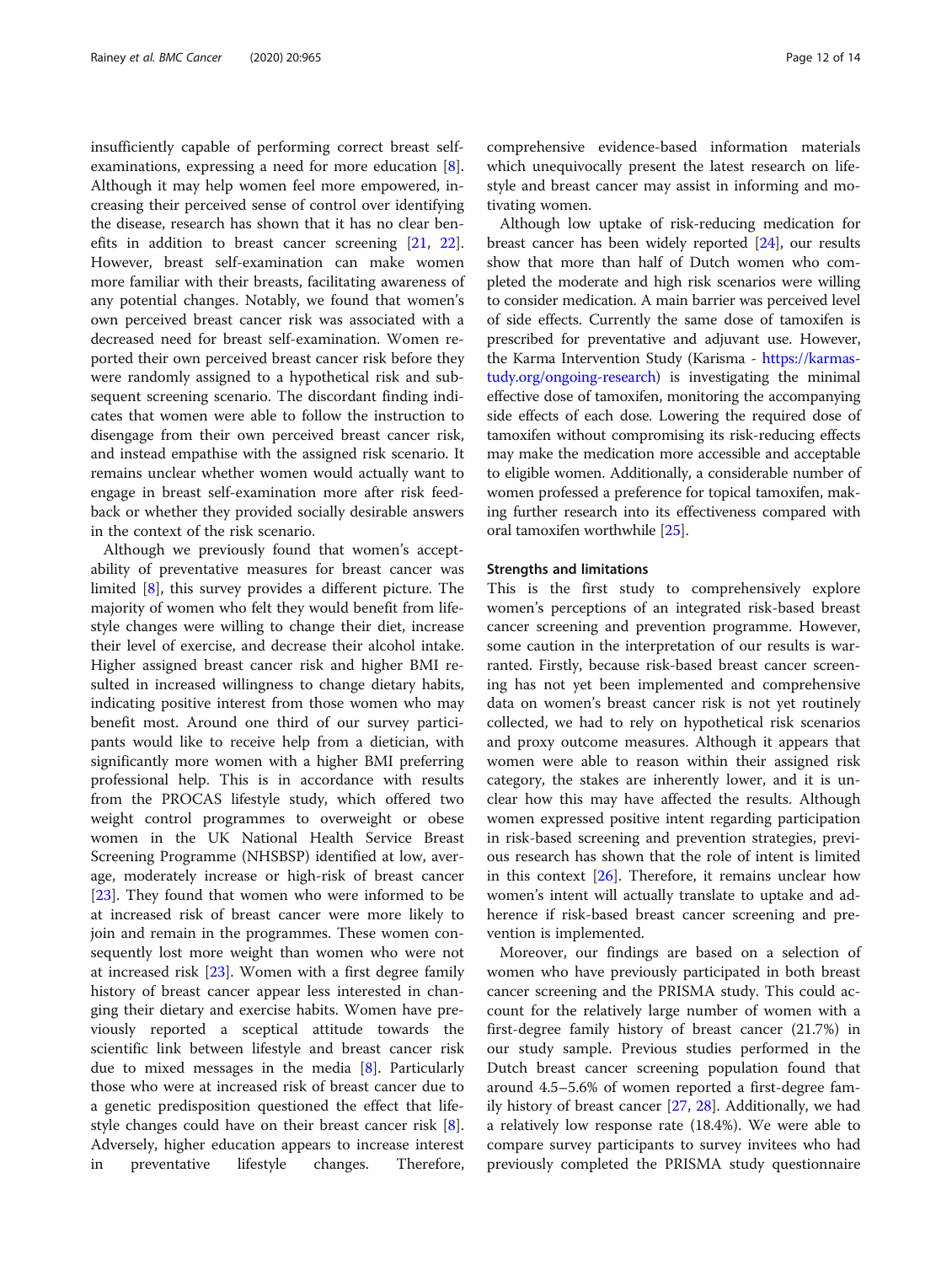<span id="page-12-0"></span>(49.61%) on key characteristics (Supplement 1), which presented no considerable differences. However, it is still imaginable that the women who participated in this survey study are both more breast cancer aware and more invested in breast cancer early detection and prevention. It is therefore unclear whether the perceptions of our participants are directly generalizable to those of women who did not participate in the PRISMA study or currently do not participate in breast cancer screening. Future research is required to confirm our findings in a more diverse group of women.

# Conclusions

Dutch women generally appear in favour of receiving their breast cancer risk estimate with subsequent tailored screening and prevention recommendations. However, educating women on the benefits and harms of all risk-based screening and prevention strategies is key to acceptability and informed decision-making. Women's preferences for preventative strategies in particular are diverse. Therefore, we need to engage women in decisions about tailored preventative strategies to optimise uptake and adherence.

### Supplementary information

Supplementary information accompanies this paper at [https://doi.org/10.](https://doi.org/10.1186/s12885-020-07464-2) [1186/s12885-020-07464-2](https://doi.org/10.1186/s12885-020-07464-2).

Additional file 1 : Supplement 1. Key characteristics of all survey participants and the proportion of invitees who previously completed the PRISMA study questionnaire

### Abbreviations

BMI: Body mass index; FDR: First degree relative; HLoC: Health locus of control; MHT: Menopausal hormone therapy; PRISMA: Personalised RISkbased MAmmography screening; PROCAS: Predicting Risk Of breast CAncer at Screening

### Acknowledgements

Not applicable.

### Authors' contributions

MB conceived of the study. MB, LR and DvdW developed the survey. LR performed the data analysis. All authors discussed the results and contributed to the manuscript. All authors read and improved the manuscript.

### Funding

This work was supported by the Netherlands Organisation for Health Research and Development (ZonMW) under Grant 200500004; the Dutch Cancer Society under Grant KUN2015–7626; and the Radboud Institute for Health Sciences (RIHS), Nijmegen, the Netherlands under Grant 'not applicable'. The funding parties had no role in the design of the study, collection, analysis, interpretation of data, or in writing the manuscript.

### Availability of data and materials

The datasets used and analysed during the current study are available from the corresponding author on reasonable request.

### Ethics approval and consent to participate

Ethics approval was acquired from the regional ethics committee CMO Arnhem-Nijmegen, the Netherlands (2015–1773). Written informed consent was obtained from all participants prior to the start of the study.

### Consent for publication

Not applicable.

### Competing interests

The authors declare that they have no competing interests.

#### Author details

<sup>1</sup>Radboud Institute for Health Sciences, Radboud University Medical Center, PO Box 9101, 6500 HB Nijmegen, The Netherlands. <sup>2</sup>Dutch Expert Centre for Screening, PO Box 6873, 6503 GJ Nijmegen, The Netherlands.

### Received: 19 June 2020 Accepted: 27 September 2020 Published online: 06 October 2020

#### References

- 1. Vilaprinyo E, Forne C, Carles M, Sala M, Pla R, Castells X, et al. Costeffectiveness and harm-benefit analyses of risk-based screening strategies for breast cancer. PLoS One. 2014;9:e86858.
- 2. Van Veen E, Brentnall AR, Byers H, Harkness EF, Astley SM, Sampson S, et al. Improving classical breast cancer risk prediction with single nucleotide polymorphisms and mammographic density. JAMA Oncol. 2018;4:476–82.
- 3. Senore C, Giordano L, Bellisario C, Di Stefano F, Segnan N. Population based cancer screening programmes as a teachable moment for primary prevention interventions. A review of the literature. Frontiers Oncol. 2012;2: 45.
- 4. Evans DG, Astley S, Stavrinos P, Harkeness EF, Donnelly LS, Dawe S, et al. An Improvement in risk prediction, early detection and prevention of breast cancer in the NHS Breast Screening Programme and family history clinics: a dual cohort study. Southampton: NIHR Journals Library; 2016.
- 5. Fisher BA, Wilkinson L, Valencia A. Women's interest in a personal breast cancer risk assessment and lifestyle advice at NHS mammography screening. J Public Health. 2016;39(1):113–21.
- 6. French DP, Southworth J, Howell A, Harvie M, Stavrinos P, Watterson D, et al. Psychological impact of providing women with personalised 10-year breast cancer risk estimates. Br J Cancer. 2018;118(12):1648.
- 7. Pashayan N, Morris S, Gilbert FJ, Pharoah P. Cost-effectiveness and benefitto-harm ratio of risk-stratified screening for breast cancer: a life-table model. JAMA Oncol. 2018;4(11):1504–10.
- 8. Rainey L, Jervaeus A, Donnelly LS, Evans DG, Hammarström M, Hall P, et al. Women's perceptions of personalised risk-based breast cancer screening and prevention: an international focus group study. Psycho-oncol. 2019;28: 1056–62.
- The EuroQol Group. EuroQol-a new facility for the measurement of healthrelated quality of life. Health Policy. 1990;16(3):199–208.
- 10. Salkovskis PM, Rimes KA, Warwick HM, Clark DM. The health anxiety inventory: development and validation of scales for the measurement of health anxiety and hypochondriasis. Psychol Med. 2002;32(5):843–53.
- 11. te Poel F, Hartmann T, Baumgartner SE, Tanis M. A psychometric evaluation of the Dutch short health anxiety inventory in the general population. Psychol Assess. 2017;29(2):186.
- 12. Wallston KA, Wallston BS. Development of the multidimensional health locus of control (MHLC) scales. Health Educ Monographs. 1978;6(2):160–70.
- 13. Wallston KA. The validity of the multidimensional health locus of control scales. J Health Psychol. 2005;10(5):623–31.
- 14. Holmes TH, Rahe RH. The social readjustment rating scale. J Psychosom Res. 1967;11(2):213–8.
- 15. Horne R, Weinman J, Hankins M. The beliefs about medicines questionnaire: the development and evaluation of a new method for assessing the cognitive representation of medication. Psychol Health. 1999;14(1):1–24.
- 16. Ghanouni A, Sanderson SC, Pashayan N, Renzi C, von Wagner C, Waller J. Attitudes towards risk-stratified breast cancer screening among women in England: A cross-sectional survey. J Med Screen. 2019. [https://doi.org/10.](https://doi.org/10.1177/0969141319883662) [1177/0969141319883662](https://doi.org/10.1177/0969141319883662).
- 17. Meisel SF, Pashayan N, Rahman B, Side L, Fraser L, Gessler S, et al. Adjusting the frequency of mammography screening on the basis of genetic risk: attitudes among women in the UK. Breast. 2015;24(3):237–41.